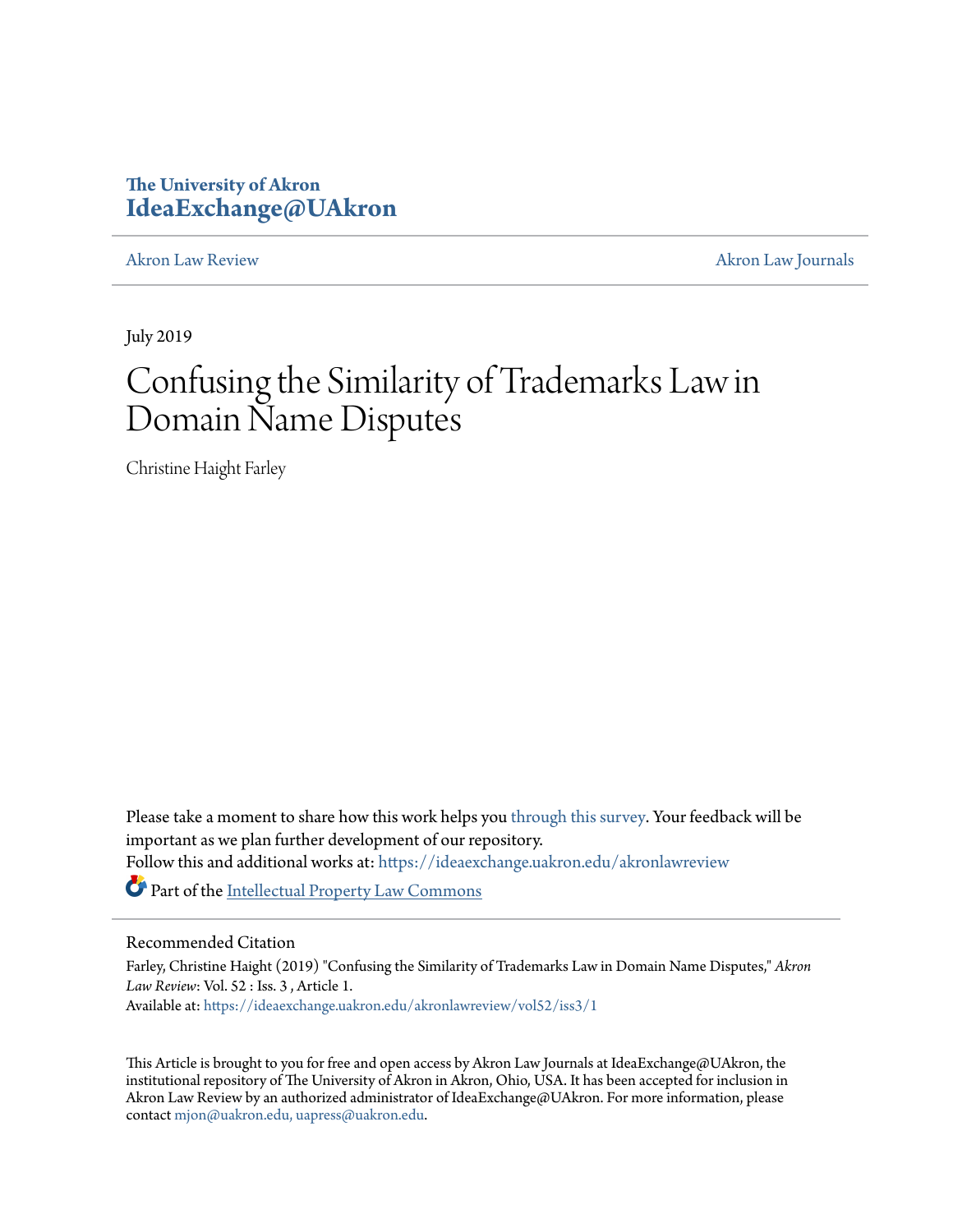# **CONFUSING THE SIMILARITY OF TRADEMARK LAW IN DOMAIN NAME DISPUTES**

*Christine Haight Farley[\\*](#page-1-0)*

| Ι.      |                                                        |      |
|---------|--------------------------------------------------------|------|
| $\Pi$ . |                                                        |      |
| HI.     |                                                        |      |
| IV.     |                                                        |      |
| V.      | Domain Name Policy is Not Trademark Law  613           |      |
| VI.     | The Meaninglessness of Confusing Similarity615         |      |
| VII.    |                                                        |      |
|         |                                                        |      |
| X.      | Confusing Similarity and Confusion in Legal Rights     |      |
|         |                                                        | .627 |
| XI.     | The Implications of a Confusingly Applied Doctrine 629 |      |
| XII.    | Confusing Similarity as a Standing Requirement633      |      |
|         |                                                        |      |

# ABSTRACT

*This article anticipates doctrinal disorder in domain name disputes as a result of the new generic top-level domains (gTLDs). In the course of the intense and prolonged debate over the possibility of new gTLDs, no one seems to have focused on the conspicuous fact that domain name disputes incorporating new gTLDs will be markedly different from the first-generation domain name disputes under previous gTLDs. Now second-generation disputes will have the added feature of the domain name having a suffix that will likely be a generic word, geographic term, or trademark. This addition is significant. Rather than disputes over <mcdonalds.com>, we will have disputes over <mcdonalds.ancestry>. Before these new gTLDs, Uniform Dispute Resolution Procedure (UDRP)* 

1

<span id="page-1-0"></span><sup>\*</sup> Professor, American University Washington College of Law. I am grateful for the research assistance of Erica Hughes and the feedback received during the 2018 Akron Law IP Scholars' Forum.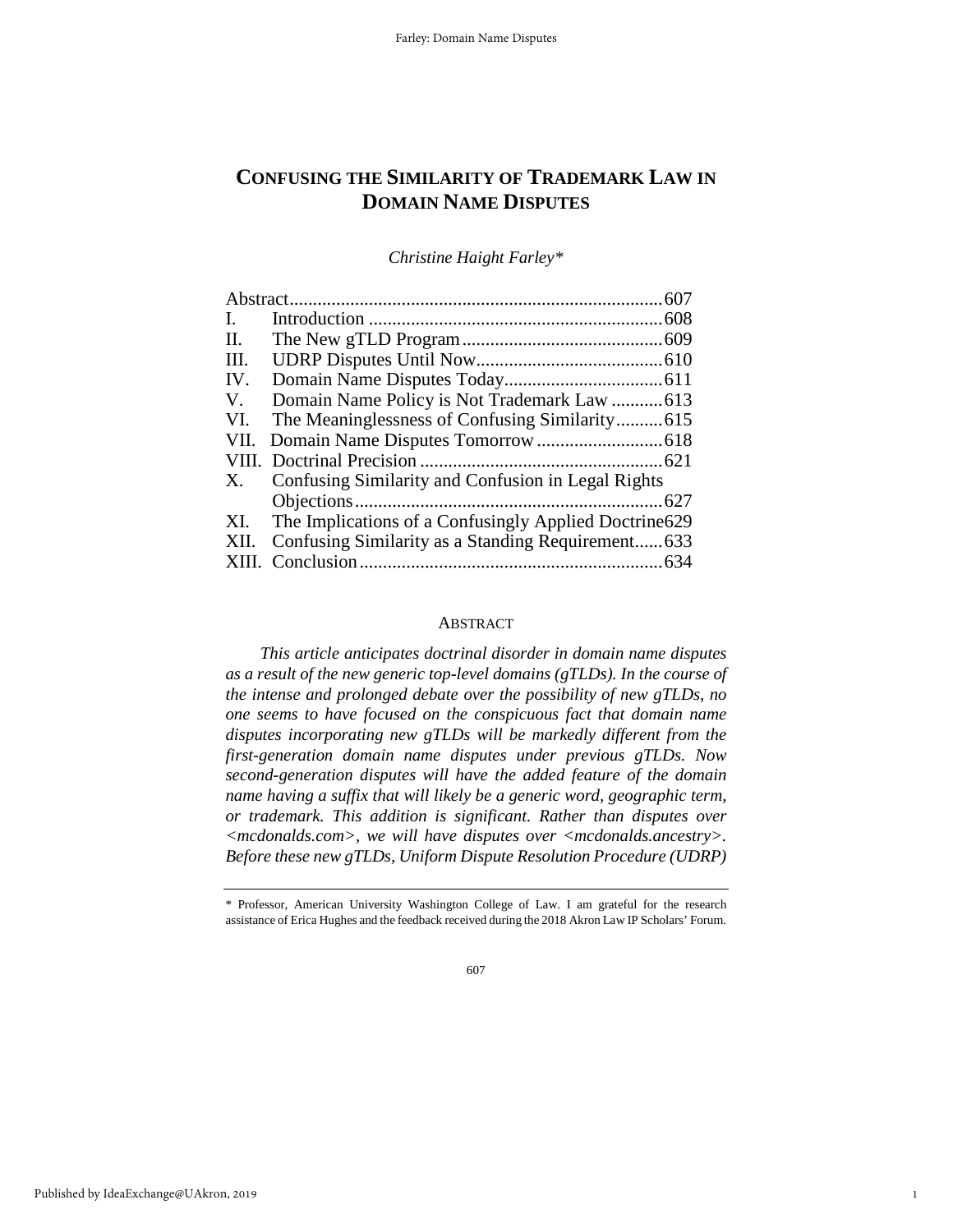*panels have routinely ignored the gTLD portion of the domain concluding that the suffix is inconsequential to their determinations of confusing similarity. This approach has already changed. While this change may seem trivial especially in a non-precedential system, the consequence of this change may be profound for trademark owners' rights on the internet and portend a fundamental shift in how trademarks will be called upon to pick winners and losers in this new land grab.* 

# I. INTRODUCTION

This article anticipates doctrinal disorder in domain name disputes resulting from the new top-level domains. In 2008, the Internet Corporation for Assigned Names and Numbers  $(ICANN)^1$  $(ICANN)^1$  announced that it was expanding the internet by allowing essentially unrestricted new generic top-level domains.[2](#page-2-1) Generic top-level domains (gTLDs) are to the right of the dot in a URL; the most known gTLD being <.com>. The New Generic Top-level Domain Program was officially launched in 2011.<sup>[3](#page-2-2)</sup>

In the course of the intense and prolonged debate over the possibility of new gTLDs, no one seems to have focused on the conspicuous fact that domain name disputes incorporating new gTLDs will be markedly different from the first-generation domain name disputes under previous gTLDs. Now second-generation disputes will have the added feature of the domain name having a suffix that will likely be a generic word, geographic term, or trademark. This addition is significant. Rather than disputes over <mcdonalds.com>, we will have disputes over <mcdonalds.ancestry>. Before these new gTLDs, panels resolving the Uniform Dispute Resolution Procedure (UDRP) disputes have routinely ignored the gTLD portion of the domain concluding that the suffix is inconsequential to their determinations of confusing similarity[.4](#page-2-3) This

<span id="page-2-0"></span><sup>1.</sup> ICANN is a private, nonprofit entity that, among other things, administers the policy of the global Domain Name System (DNS).

<span id="page-2-1"></span><sup>2.</sup> *Biggest Expansion in gTLDs Approved for Implementation*, ICANN (June 26, 2008), http://www.icann.org/en/announcements/announcement-4-26jun08-en.htm [https://perma.cc/SH4P-2NNE] (Then ICANN President and CEO Dr. Paul Twomey announced that the Board had "accepted a recommendation from its global stakeholders that it is possible to implement many new names to the Internet.").

<span id="page-2-2"></span><sup>3.</sup> *New Generic Top-Level Domains,* ICANN, https://newgtlds.icann.org/en/about/program [https://perma.cc/U4ZX-9M75].

<span id="page-2-3"></span><sup>4.</sup> *See* WIPO Overview 2.0, ¶ 1.2 (2011), https://www.wipo.int/amc/en/domains/ search/overview2.0/ [https://perma.cc/S7C8-3DJN] ("The applicable top-level suffix in the domain name (*e.g.*, ".com") would usually be disregarded under the confusing similarity test (as it is a technical requirement of registration), except in certain cases where the applicable top-level suffix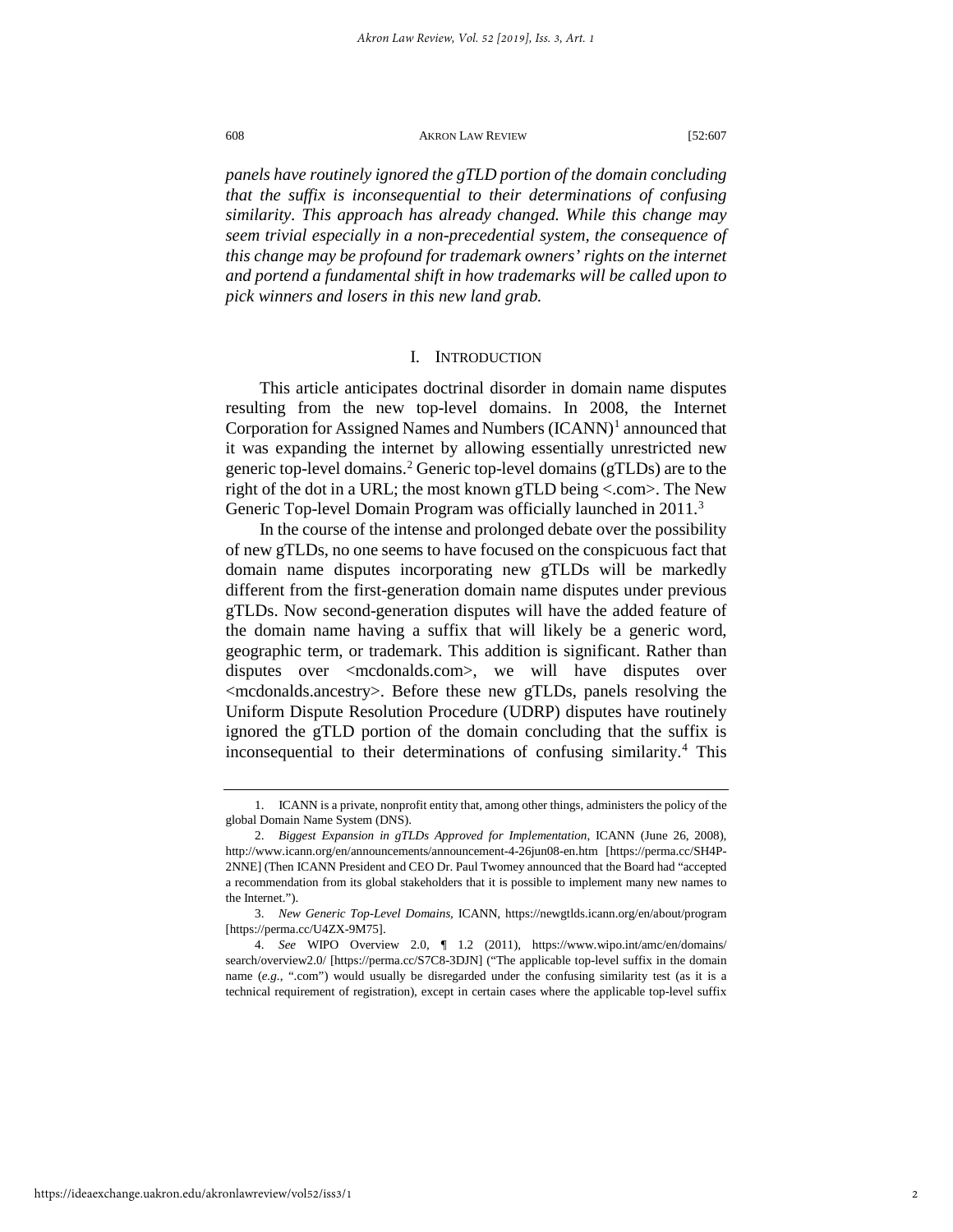approach has already changed. While this change may seem trivial especially in a non-precedential system, the consequence of this change may be profound for trademark owners' rights on the internet and portend a fundamental shift in how trademark law will be called upon to pick winners and losers in this new land grab.

# II. THE NEW GTLD PROGRAM

The new top-level domain program is now dramatically changing the landscape of domain names. Until this change—which is still underway, gTLDs had been limited by ICANN to 22 (excluding country codes, such as  $\langle u \rangle$ .<sup>[5](#page-3-0)</sup> Of those 22, the overwhelming majority of registered domain names are in the  $\langle$  com $\rangle$  gTLD.<sup>[6](#page-3-1)</sup> However, as of October 2014, the new gTLDs began rolling out. When this process is finally complete, we can expect almost  $1,300$  new gTLDs to be available.<sup>[7](#page-3-2)</sup> Hence, in the space of a few years, there will be an increase in gTLDs from 22 to over 1,200. This is an enormous transformation—a 5,000% increase in gTLDs. Everyone seems to agree that this is a historic expansion of internet domain extensions and the biggest change to the internet's domain naming system since <.com> was introduced in 1985.

The introduction of these new gTLDs will undoubtedly produce a profusion of legal disputes. The large majority of these disputes will be

may itself form part of the relevant trademark."), superseded by WIPO Jurisprudential Overview 3.0 (2017), https://www.wipo.int/amc/en/domains/search/overview3.0/ [https://perma.cc/32KU-MJCM]; *see also* 2 JEROME GILSON & ANNE GILSON LALONDE, GILSON ON TRADEMARKS § 7A.06 (Lexis Nexis 2018) ("Panels generally ignore the gTLD portion of the domain name (*e.g.*, .com, .net or .org) when making a comparison between the domain name and the trademark at issue."); 1-2 PAUL D. MCGRADY, MCGRADY ON DOMAIN NAMES § 2.102 (Lexis Nexis 2015) ("Historically, in both ACPA and UDRP analysis, judges and panelists have disregarded the top level domain name in confusion analysis.").

<span id="page-3-0"></span><sup>5.</sup> The gTLDs <.com>, <.edu>, <.gov>, <.int>, <.mil>, <.net>, <.org>, and <.arpa> were created in the 1980s. Between 2000 and 2004, the gTLDs <.br/>biz>, <.info>, <.name>, <.pro>, <.aero>, <.coop>, <.museum>, <.asia>, <.cat>, <.jobs>, <.mobi>, <.tel>, and <.travel> were introduced. *See Top-Level Domains (gTLDs)*, ICANN, http://archive.icann.org/en/tlds/.[https://perma.cc/Q97U-NTUD]. Finally, the gTLD <.xxx> was added in 2011. *See XXX domain names go live*, THE REGISTER (Apr. 17, 2011), https://www.theregister.co.uk/2011/04/17/xxx\_goes\_live/ [https://perma.cc/2WGA-SDR7]. The use of the term "generic" in generic top-level domains was simply to distinguish these domains from country specific top-level domains, such as <.us>. *See* Memorandum from Jon Postel and Joyce Reynolds, IAB, RFC 920, (Oct. 1984), https://tools.ietf.org/html/rfc920 [https://perma.cc/FWK6-YY3C].

<span id="page-3-1"></span><sup>6.</sup> There were 133.9 million domains registered in .com as of June 2018. VERISIGN, THE DOMAIN NAME INDUSTRY BRIEF, THE VERISIGN DOMAIN REPORT 2 (June 2018), https://www.verisign.com/assets/domain-name-report-Q12018.pdf [https://perma.cc/97EP-4T6X].

<span id="page-3-2"></span><sup>7.</sup> *See New Generic Top Level Domain Names*: *Delegated Strings*, ICANN, http://newgtlds.icann.org/en/program-status/delegated-strings [https://perma.cc/5KXR-U884].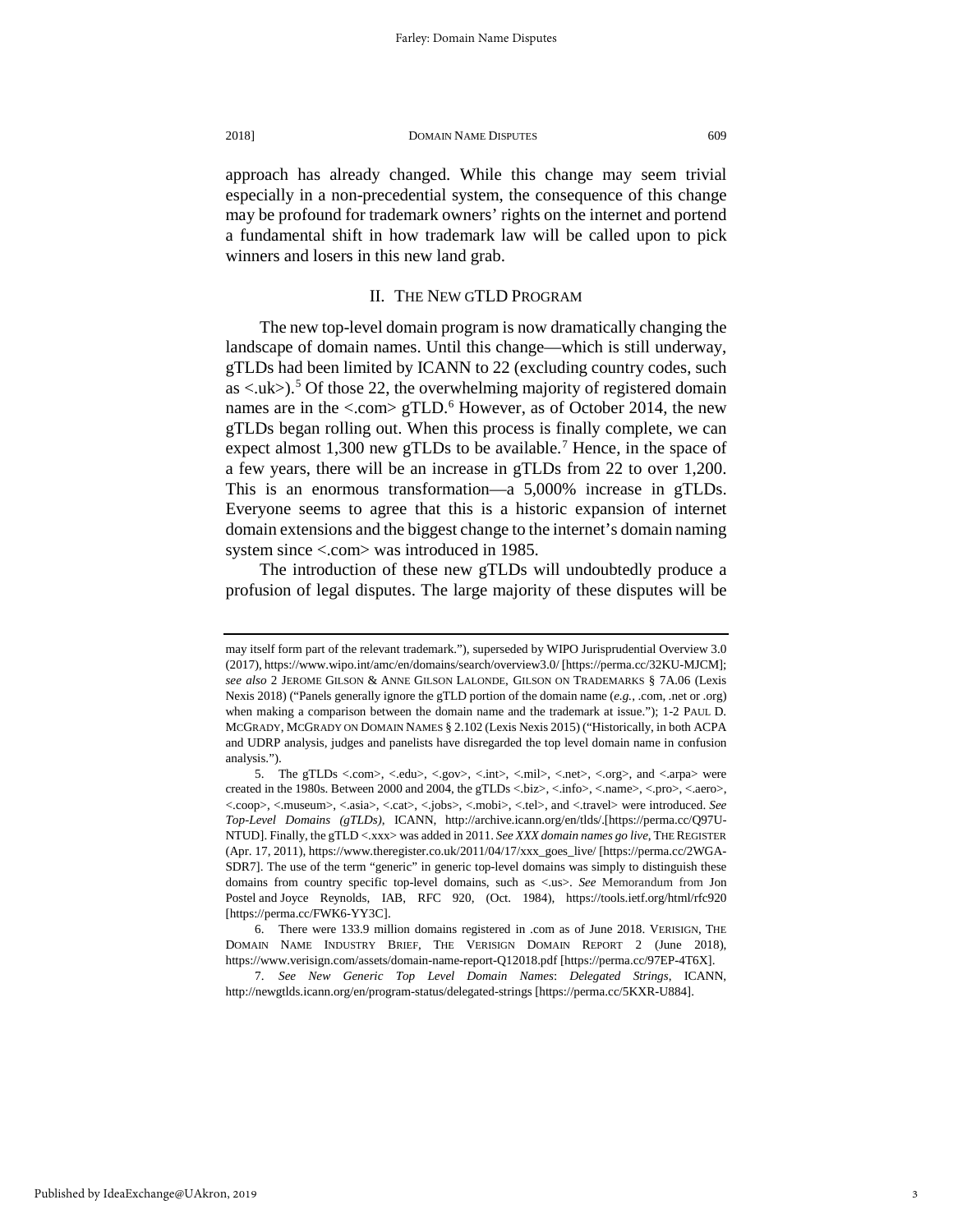domain name disputes in the second level.<sup>[8](#page-4-0)</sup> These are the garden-variety domain name disputes that have been abundantly arbitrated, and sometimes even litigated,<sup>[9](#page-4-1)</sup> over the past eighteen years.

# III. UDRP DISPUTES UNTIL NOW

The first domain name dispute was resolved on January  $14, 2000$ ,<sup>[10](#page-4-2)</sup> under the UDRP.<sup>[11](#page-4-3)</sup> A considerable number of domain name disputes have been decided over these past eighteen years. Just one of the four ICANN accredited arbitration providers—the World Intellectual Property Organization (WIPO) Arbitration and Mediation Center (WIPO Center)—has already decided more than 41,000 domain name disputes.<sup>[12](#page-4-4)</sup>

Remarkably, the number of domain name disputes did not decline from the time the UDRP was promulgated until now. In fact, over this

<span id="page-4-2"></span>10. World Wrestling Federation Entertainment, Inc. v. Michael Bosman, WIPO Case No. D99- 0001, Judgment for Complainant, § 7 (Jan. 14, 2000), http://www.wipo.int/amc/en/domains/ decisions/html/1999/d1999-0001.html [https://perma.cc/3Z2K-39VF].

<span id="page-4-3"></span>11. The first domain name dispute under the Anti-Cyberpiracy Consumer Protection Act (ACPA), the U.S. legislation on domain name disputes, was decided on February 2, 2000. *See* Sporty's Farm L.L.C. v. Sportsman's Mkt., Inc., 202 F.3d 489, 496 (2d Cir. 2000) ("[O]ur opinion appears to be the first interpretation of the ACPA at the appellate level.").

<span id="page-4-0"></span><sup>8.</sup> Internet domain names consist of multiple components, including a top-level domain name, then a second-level domain name, and, in some cases, lower-level domain names. Take, for example, my law school's website, <www.wcl.american.edu>. The top-level domain name is the suffix, <.edu>. The second-level domain name is <american>. The lower-level domain is <wcl>. There are already a growing number of disputes involving new gTLDs. For example, in *Compagnie Générale des Etablissements Michelin v. Cameron Jackson*, the owner of the trademark for MICHELIN brought a complaint against the registrant of several domains in new gTLDs such as <michelin.lol> and <michelinfrance.online>. Compagnie Générale des Etablissements Michelin v. Cameron Jackson*,* WIPO Case No. D2016-2392, Judgment for Complainant, § 4 (Jan. 19, 2017), http://www.wipo.int/amc/en/domains/search/text.jsp?case=D2016-2392 [https://perma.cc/HNJ7- 6UUN] (domain names transferred to complainant).

<span id="page-4-1"></span><sup>9.</sup> The ACPA is a Lanham Act provision that provides a federal civil action for cybersquatting. *See* Jonathan S. Jennings, *Developing Domain Name Enforcement Options*, 34 FRANCHISE L.J. 521, 522 (2015).

<span id="page-4-4"></span><sup>12.</sup> *Total Number of Cases per Year*, WIPO, http://www.wipo.int/amc/en/domains/ statistics/cases.jsp [https://perma.cc/PAD7-LFKM]. The WIPO Arbitration and Mediation Center is the largest of the accredited service providers and arbitrates a little over half of all UDRP disputes. However, there are many other ICANN approved dispute-resolution service providers. *See List of Approved Dispute Resolution Service Providers*, ICANN https://www.icann.org/ resources/pages/providers-6d-2012-02-25-en [https://perma.cc/83SV-SKYB] (providing a full list of providers). It is difficult to estimate the total number of disputes decided by all providers as the WIPO Center is the only one of the provides that publishes real-time and detailed data. *See* Doug Isenberg, *Domain Name Disputes Break Two Records in 2017*, GIGALAW (January 3, 2018), https://giga.law/blog/2018/1/3/domain-name-disputes-break-two-records-in-2017

<sup>[</sup>https://perma.cc/DF3N-26NY]; Doug Isenberg, *Domain Name Disputes on the Rise - - Again*, GIGALAW (July 25, 2018) https://giga.law/blog/2018/7/25/domain-name-disputes-on-the-rise-again [https://perma.cc/RXL7-XY5T].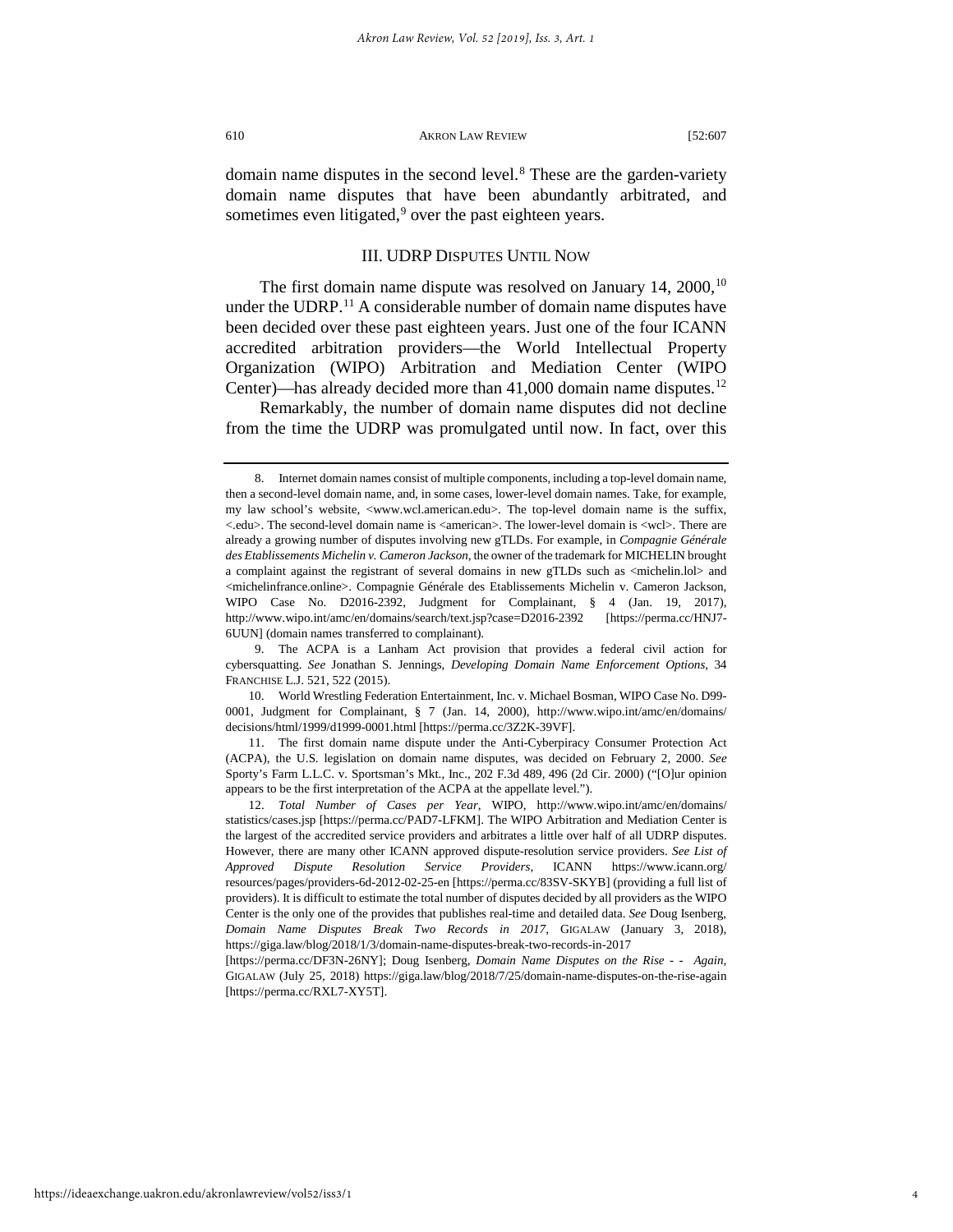period, the number of domain name disputes has continually increased.<sup>[13](#page-5-0)</sup> In 2000, the WIPO Center decided 1,857 disputes, whereas last year it decided the largest number yet:  $3.074$ .<sup>[14](#page-5-1)</sup> In addition to the increasing number of disputes, there is a corresponding increase in the number of domains at issue in each dispute. In 2000, the WIPO Center resolved complaints involving 3,760 domain names, whereas it resolved complaints involving 6,371 domain names last year, again, the most to date. $15$ 

And now, these new gTLDs will no doubt cause the already considerable number of domain name disputes to grow exponentially. Overall, domain name registrations are increasing at a rate of 4.9 percent, year over, whereas new gTLD domain name registrations have been increasing at a rate of 15.5 percent, year over year.<sup>[16](#page-5-3)</sup> These registrations will no doubt lead to many more domain name disputes.

# IV. DOMAIN NAME DISPUTES TODAY

What we think about domain names in 2018 is likely not what we thought about domain names in 1999 when the UDRP was adopted by ICANN. For instance, who would you think would be the owner the domain name, <mercedes.com>? Most would guess that Mercedes-Benz would be the owner, which is correct.<sup>[17](#page-5-4)</sup> There are a few reasons why we would make this assumption, and each of these reasons should be examined. The first reason is that, until now, we have been artificially confined to only a few gTLDs. In addition to  $\langle \text{.com}\rangle$ , in the U.S. we may occasionally visit sites in <.net>, <.org>, which may indicate an organization, <.edu>, which indicates an educational institution, and <.gov>, which indicates a governmental entity. That is to say, only a small fraction of the sites we visit give us information in the  $URL<sup>18</sup>$  $URL<sup>18</sup>$  $URL<sup>18</sup>$  about the nature of the entity that owns the domain name.<sup>[19](#page-5-6)</sup> Most of the sites we visit are located in  $\langle$  com $\rangle$  where we acquire no clues as to ownership

<sup>13.</sup> *See* Isenberg*, supra* note 12.

<sup>14.</sup> *Total Number of Cases per Year*, *supra* note 12.

<span id="page-5-2"></span><span id="page-5-1"></span><span id="page-5-0"></span><sup>15.</sup> *Total Number of Domain Names by Year*, WIPO, http://www.wipo.int/amc/ en/domains/statistics/domains.jsp [https://perma.cc/WG7T-LYAM].

<span id="page-5-4"></span><span id="page-5-3"></span><sup>16.</sup> *The Verisign Domain Name Industry Brief: Q4 2018*, https://www.verisign.com/en\_US/ domain-names/dnib/index.xhtml [https://perma.cc/98BX-KYBJ].

<sup>17.</sup> The <www.mercedes.com> website redirects to http://www.mercedes-benz.com/en/.

<sup>18.</sup> The Uniform Resource Identifier ("URL") is a synonym for web address.

<span id="page-5-6"></span><span id="page-5-5"></span><sup>19.</sup> Although <.com> was intended to indicate a commercial site, it probably conveys nothing to the public today.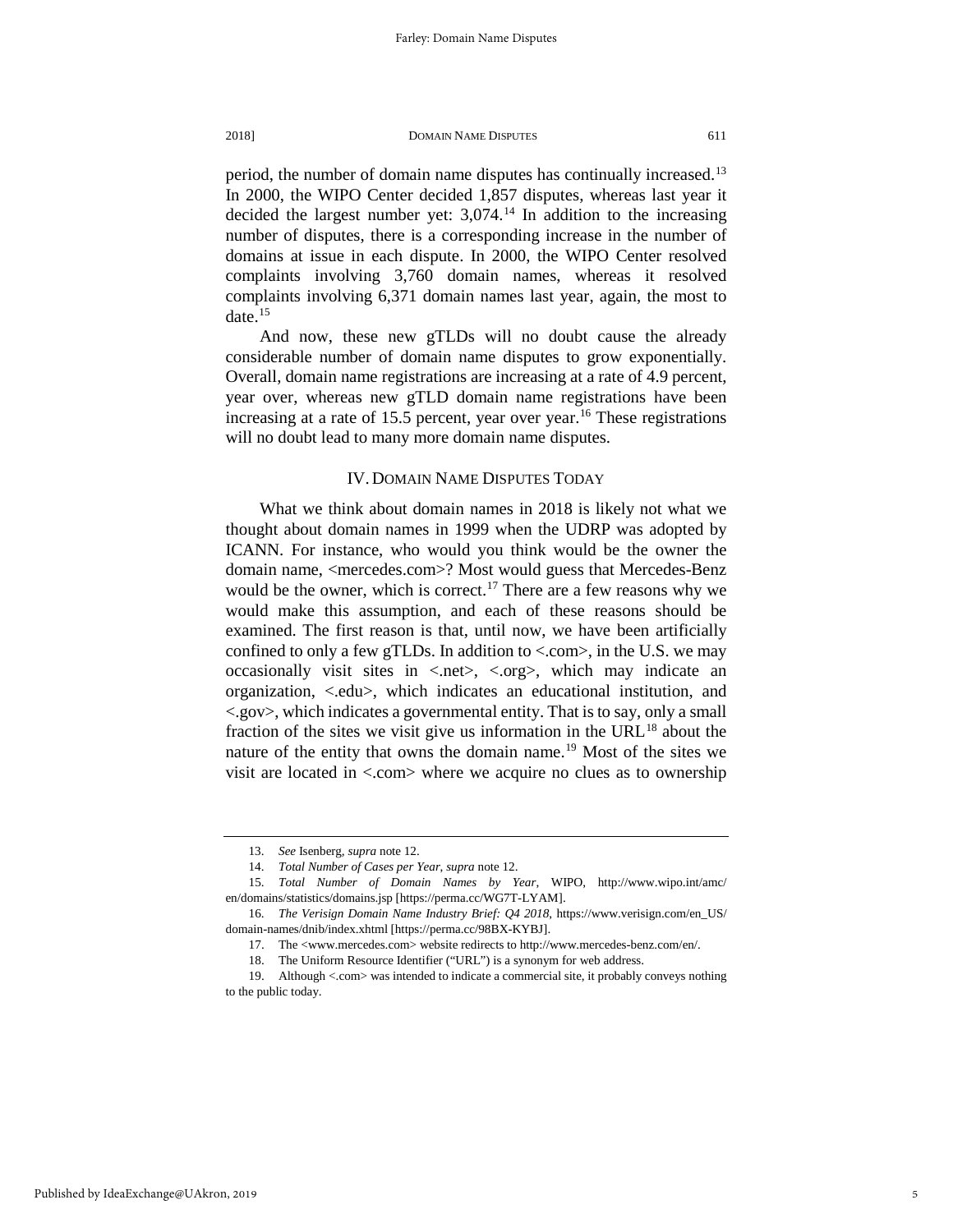from the gTLD.[20](#page-6-0) Thus, our only clues as to ownership are found in the second level—"mercedes."

The second reason we might assume that <mercedes.com> is owned by Mercedes-Benz is that at this point <mercedes.com>, for which there can only be only one owner, is the most desirable domain for Mercedes-Benz. We assume the owner to be the trademark owner because legal rights have been created to ensure that <mercedes.com> belongs to Mercedes-Benz. Therefore, we do not assume that the domain name belongs to a girl named Mercedes, which should have been another apparent possibility. The policy to afford trademark owners the rights to domain names that contain their marks was a choice, and the more those rights are successfully asserted, the more we as internet users come to have expectations of corporate ownership.<sup>[21](#page-6-1)</sup>

Trademark owners anticipated that opening up the domain space could create problems for them so they fought for years to stop it, and along the way, they obtained some significant advantages.<sup>[22](#page-6-2)</sup> An example is the URS, which is a cheaper and faster version of the UDRP.<sup>[23](#page-6-3)</sup>

[https://perma.cc/FS66-JTEU] (domain name <adaptec-store.com> transferred to Complainant).

<span id="page-6-1"></span>21. According to WIPO statistics, "almost 30% of all cases were settled without a panel decision. Of the remainder, 85% of the panel decisions favored the complainant, while 15% of the complaints were denied, leaving the names in the possession of the registration holder." *Record Number of Cybersquatting Cases in 2008, WIPO Proposes Paperless UDRP,* WIPO, (March 16, 2009) https://www.wipo.int/tech\_trends/en/artificial\_intelligence/patentscope.html [https://perma.cc/Y66G-CVJ5].

<span id="page-6-3"></span>23. *New Generic Top-Level Domains*: *Uniform Rapid Suspension System (URS*), ICANN, http://newgtlds.icann.org/en/applicants/urs [https://perma.cc/UP94-T5RW]. The URS is a new-rights protected mechanism designed to provide trademark owners with a faster, cheaper alternative for combating the "most clear-cut cases of [trademark] infringement." *See id*. A trademark owner can only take advantage of the URS where there are no disputed questions of material fact, and the only

<span id="page-6-0"></span><sup>20.</sup> Actually, <.com> was originally created to represent the "commercial" intent of a website. *See Detailed History of .com*, VERISIGN, http://www.verisigninc.com/en\_US/domain-names/comdomain-names/what-does-com-mean/index.xhtml [https://perma.cc/85TB-XR4X]. However, use of the <.com> suffix is unrestricted, and many non-businesses choose it to register their web pages. As a result, UDRP panels have consistently found that <.com> has no real legal significance because it does not "serve to identify a specific enterprise as a source of goods or services." *See* Adaptec, Inc. v. Sure Source, WIPO Case No. D2000-1488, Judgment for Complainant, § 6 (Jan. 29, 2001), https://www.wipo.int/amc/en/domains/decisions/html/2000/d2000-1488.html

<span id="page-6-2"></span><sup>22.</sup> A range of "Rights Protection Mechanisms" were established by ICANN. Several of these are "pre-delegation," meaning they establish objection procedures prior to any new gTLDs being delegated. Chief amongst these is the Legal Rights Objection, administered by WIPO. Under this mechanism, the owner of a registered or unregistered mark can challenge a gTLD application that either takes unfair advantage of the distinctive character or the reputation of their mark, unjustifiably impairs the distinctive character or the reputation of their mark, or otherwise creates an impermissible likelihood of confusion between the gTLD and their mark. Basically, if the applied-for gTLD harms the mark under any theory of trademark law anywhere in the world, the trademark rights trump the gTLD.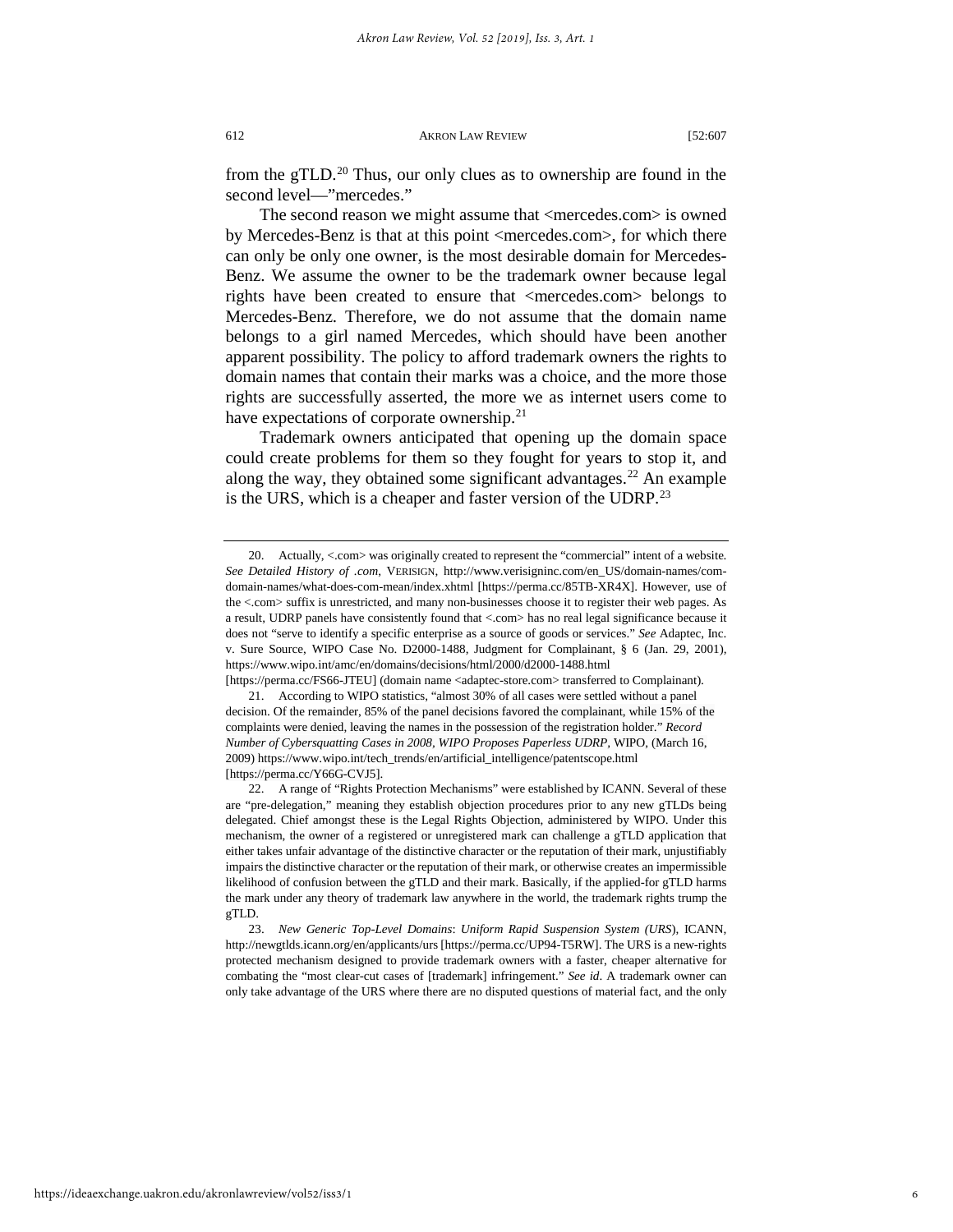# V. DOMAIN NAME POLICY IS NOT TRADEMARK LAW

Simply put, the UDRP enables a trademark owner to prevent registration of a domain name confusingly similar to its mark if it was registered with a bad faith intent to profit. More specifically, the following are the required elements of a complaint:

- i. [the challenged] domain name is identical or confusingly similar to a [common law or registered] trademark or service mark in which the complainant has rights; and
- ii. [the registrant has] no rights or legitimate interest in respect of the domain name; and
- iii. [the] domain name has been registered and is being used in bad faith.<sup>[24](#page-7-0)</sup>

The policy sets out the ways in which the parties can prove both bad faith and legitimate rights.<sup>[25](#page-7-1)</sup> Thus, the focus is not on confusion, dilution, or any harm to the public or to the trademark owner. The critical finding is the bad faith of the registrant.

It should be clear at once that the UDRP does not map on to trademark law.[26](#page-7-2) But as there is a complete absence of legal standards to invoke in UDRP proceedings, trademark law has, conveniently for trademark owners, become the legal regime to mine for concepts and doctrines. To demonstrate the contrast, consider the basic claims made by trademark owners in trademark and domain name disputes. In the case of a trademark infringement claim, essentially, trademark law requires that a claimant prove that the defendant's use of the mark is likely to confuse the relevant consumer.<sup>[27](#page-7-3)</sup> Whether or not consumers will be confused depends on many facts such as who the consumer is, where they are, what they know, what they think, what they see, as well as how the two parties

remedy from the process is suspension of the domain name. Trademark owners need to file a complaint with approved URS providers, such as the National Arbitration Forum. The requirements for the URS complaint are almost identical to the UDRP. For a more detailed explanation, *see* James L. Bikoff et al., *The Uniform Rapid Suspension System: A New Weapon in the War Against Cybersquatters*, 6 No. 3 LANDSLIDE 32, 33 (Jan.–Feb. 2014).

<span id="page-7-0"></span><sup>24.</sup> *Uniform Domain Name Dispute Resolution Policy*, *Mandatory Administrative Proceeding*  ¶ 4, ICANN, https://www.icann.org/resources/pages/policy-2012-02-25-en [https://perma.cc/KE7B-99KW] (approved by ICANN on October 24, 1999).

<sup>25.</sup> *Id.*

<span id="page-7-2"></span><span id="page-7-1"></span><sup>26.</sup> Miguel C. Danielson, *Confusion, Illusion and the Death of Trademark Law in Domain Name Disputes*, 6 J. TECH. L. & POL'Y 219, 221 (2001).

<span id="page-7-3"></span><sup>27.</sup> 15 U.S.C. § 1114(1)(a) (2018); *see also* 15 U.S.C. § 1125(a)(1)(A) (requiring that use of mark be used in such a way that "is likely to cause confusion, or to cause mistake, or to deceive").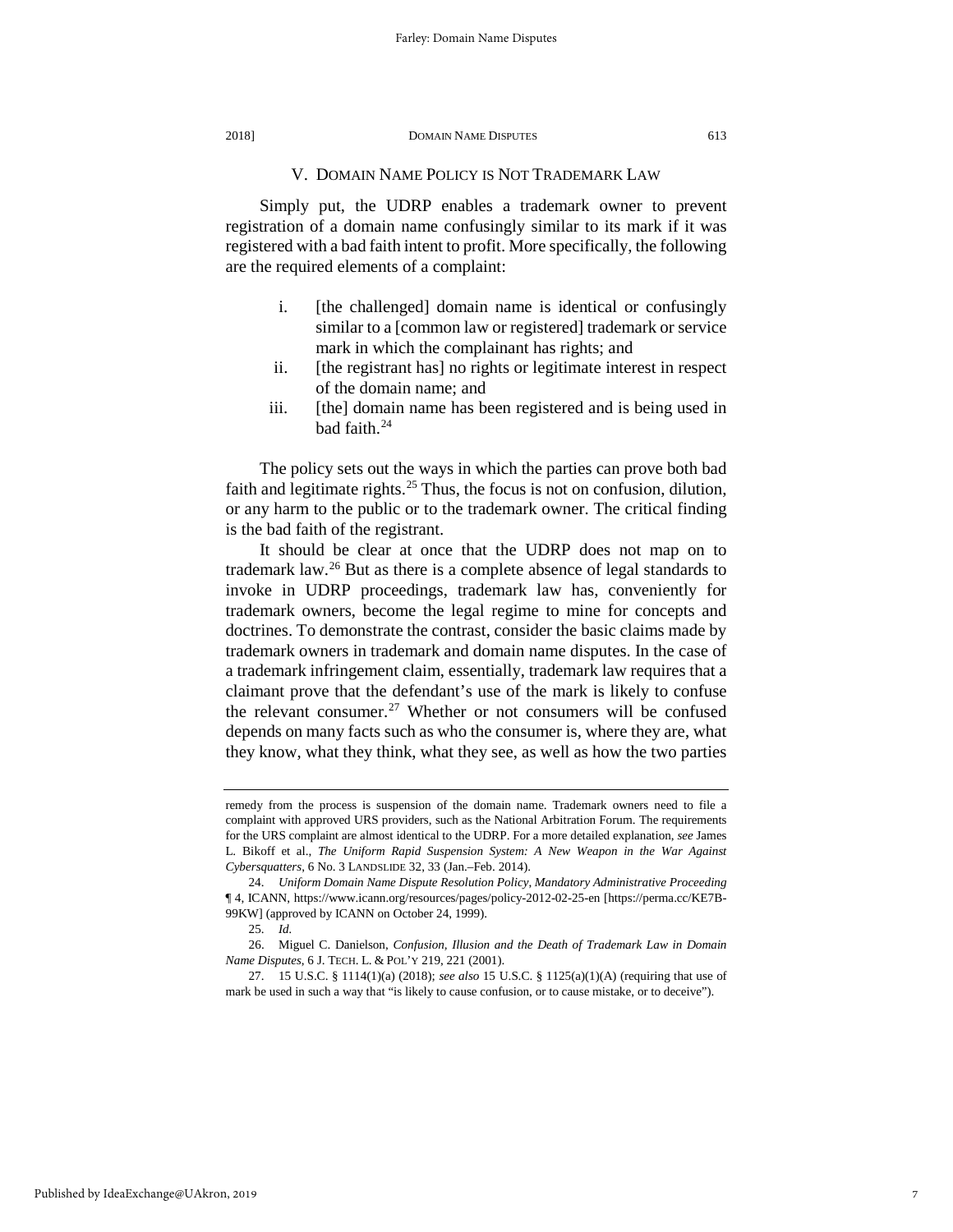engage consumers in the marketplace. In other words, the test is not only fact specific, but also highly contextualized, especially in time and place. Trademark rights are therefore not universal; they are territorial and exist place to place. In contrast, domain names *are* universal. They exist everywhere. We have no idea who the public is on the internet, let alone what they know and think. At a minimum, we can expect these attributes to vary from place to place.<sup>28</sup>

Another significant difference between domain name policy and trademark law is that domain name policy's focus is not on the consumer, as is the case in trademark law, but on the registrant. Specifically, domain name policy is concerned with the registrant's intent. Thus, whereas trademark law's predominant concern for the relevant consumer of the marks leads to the likelihood of confusion doctrine, the domain name policy's concern with the registrant points to the bad faith intent to profit doctrine. What the consumer thinks is simply irrelevant in domain name disputes.

While it is true that a plaintiff in a trademark infringement case may proffer evidence of the defendant's bad faith in using the mark as one of many factors tending towards a finding of likelihood of confusion,<sup>[29](#page-8-1)</sup> and a claimant in a domain name case must show "confusing similarity" between its mark and the registered domain name, it nevertheless should be easy enough to keep the doctrines disentangled. However, the language of "confusing similarity" in particular sounds a lot like trademark law, and trademark law-like notions have continued to creep into domain name policy.

The risk is that, in second-generation domain name disputes, confusing similarity will come to be treated more like likelihood of confusion in UDRP cases. This doctrinal slippage poses a danger to domain name policy. To the extent that confusing similarity becomes interchangeable with the likelihood of confusion, suddenly once the first prong in a UDRP case is resolved favor of the claimant, we begin the central analysis with the frame that consumers will likely be deceived by the use of the claimant's property. That conclusion creates a stumbling block to finding that the registrant did not act in bad faith. It is difficult to countenance how the registrant's intent can be anything but bad if it is deceiving consumers through the use of another's property. In other

<sup>28.</sup> For one, the public speaks different languages in different places.

<span id="page-8-1"></span><span id="page-8-0"></span><sup>29.</sup> *See* 4 J. THOMAS MCCARTHY, MCCARTHY ON TRADEMARKS AND UNFAIR COMPETITION § 23:19 (5<sup>th</sup> ed. 2018) (listing "the intent of the actor in adopting and using the designation" as a foundational factor in determining likelihood of confusion).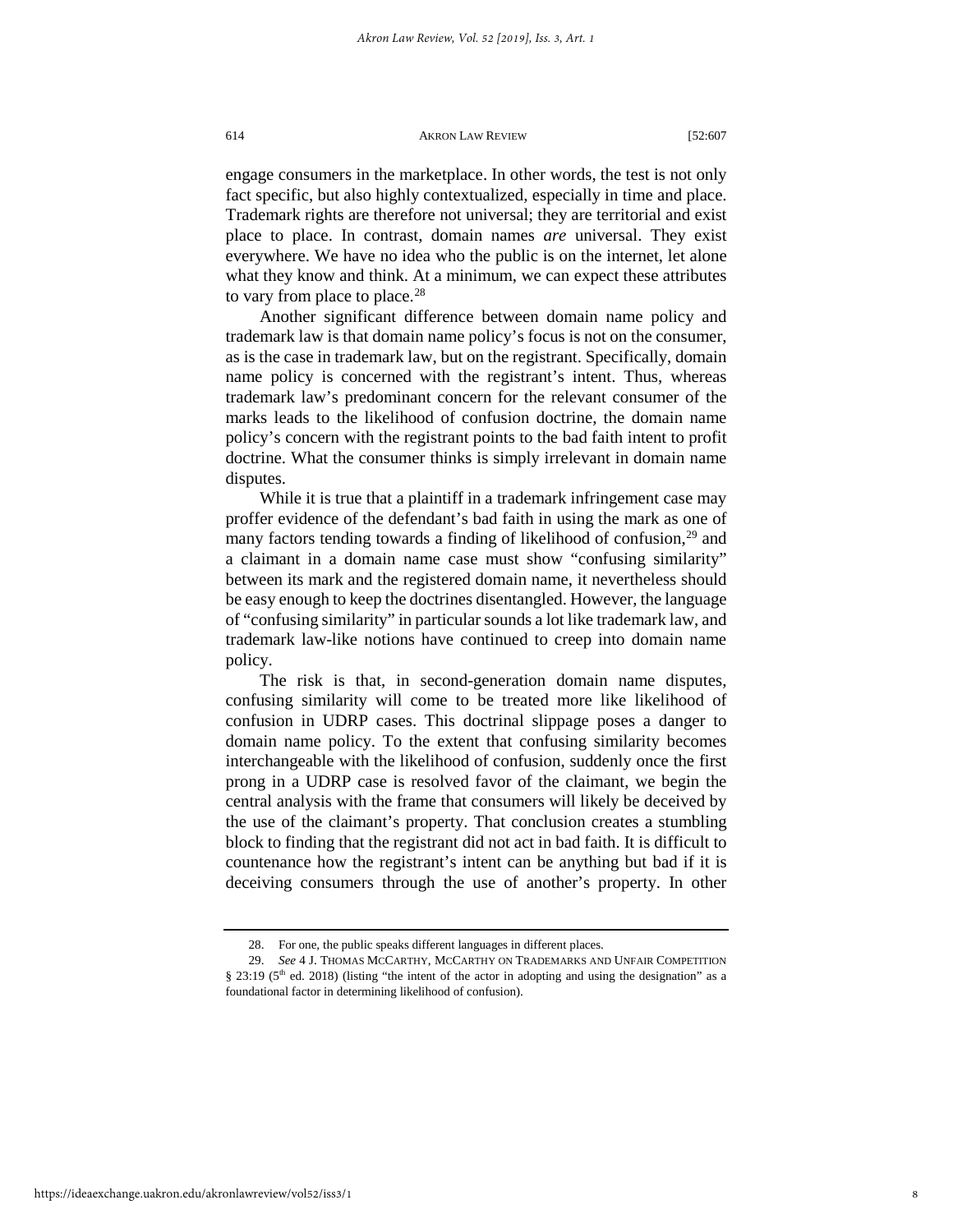words, if confusing similarity is analyzed as the equivalent of likelihood of confusion, it reduces pressure on the core test in the UDRP.

# VI. THE MEANINGLESSNESS OF CONFUSING SIMILARITY

First generation UDRP cases set a very low bar for finding confusing similarity. Despite the words of the policy, in application this standard involves neither "confusion" nor "similarity" as we understand these concepts in trademark law.

The UDRP requires panels to decide a complaint based upon the policy, rules, and "any rules and principles of law that it deems applicable."[30](#page-9-0) Neither the policy nor the rules expressly articulate a test for determining "confusing similarity" and panels have employed varied approaches. Some have limited the test to determining the degree of resemblance of the domain name and mark at issue as to appearance.<sup>[31](#page-9-1)</sup> Others have in addition considered factors such as the distinctiveness of the mark, how well known the mark is, how long the mark has been used, and the nature of the goods and services with which the mark is used.<sup>[32](#page-9-2)</sup>

The confusing similarity standard under the UDRP is not the same as the likelihood of confusion standard used in trademark law.[33](#page-9-3) The

<span id="page-9-2"></span>32. Columbia Insurance Company v. Pampered Gourmet, WIPO Case No. D2004-0649 (Oct. 18, 2004) ("Others, including in the case cited by Complainant, have in addition considered factors such as the distinctiveness of the mark, how well-known the mark is, how long the mark has been used, and the nature of the goods and services with which the mark is used."), https://www.wipo.int/amc/en/domains/decisions/html/2004/d2004-0649.html [https://perma.cc/U83L-U26E].

<span id="page-9-3"></span>33. *See* David E. Sorkin, *Judicial Review of ICANN Domain Name Dispute Decisions*, 18 SANTA CLARA COMPUTER AND HIGH TECH. L.J. 35, 48 (2001) ("While both standards depend upon the likelihood of confusion, the UDRP makes this determination merely by comparing the domain name with the trademark (or its textual component, in the case of a design mark), whereas the Lanham Act considers the strength of the mark, the manner in which the mark and the domain name are used, and many other contextual fact."); *see also* Miguel C. Danielson, *Confusion, Illusion and the Death of Trademark Law in Domain Name Disputes*, 6 J. TECH. L. & POL'Y 219, 226 (2001) (noting that

<span id="page-9-0"></span><sup>30.</sup> *Rules for Uniform Domain Name Dispute Resolution Policy*, *Rule 15: Panel Decisions*, ICANN, https://www.icann.org/resources/pages/rules-be-2012-02-25-en [https://perma.cc/93R8- 6X93].

<span id="page-9-1"></span><sup>31.</sup> *See, e.g.,* Columbia Insurance Company v. Pampered Gourmet, WIPO Case No. D2004- 0649, Judgment for Complainant, § 6 (Oct. 18, 2004), https://www.wipo.int/amc/en/domains/ decisions/html/2004/d2004-0649.html [https://perma.cc/3JPM-RTJ3] ("Paragraph 4 of the Policy supports the view that confusing similarity should be determined only by the degree of resemblance. This is because Paragraph 4(a) refers only to the identity or confusing similarity of the domain name and mark. In contrast, Paragraph 4(b)(iv) does expressly refer to 'likelihood of confusion . . . as to the source, sponsorship, affiliation, or endorsement.' The Panel also finds persuasive the fact that the Policy is intended to be international in scope, which suggests that – absent express language – a panel should be cautious about interpreting the Policy as incorporating a test that may not exist in a number of jurisdictions.").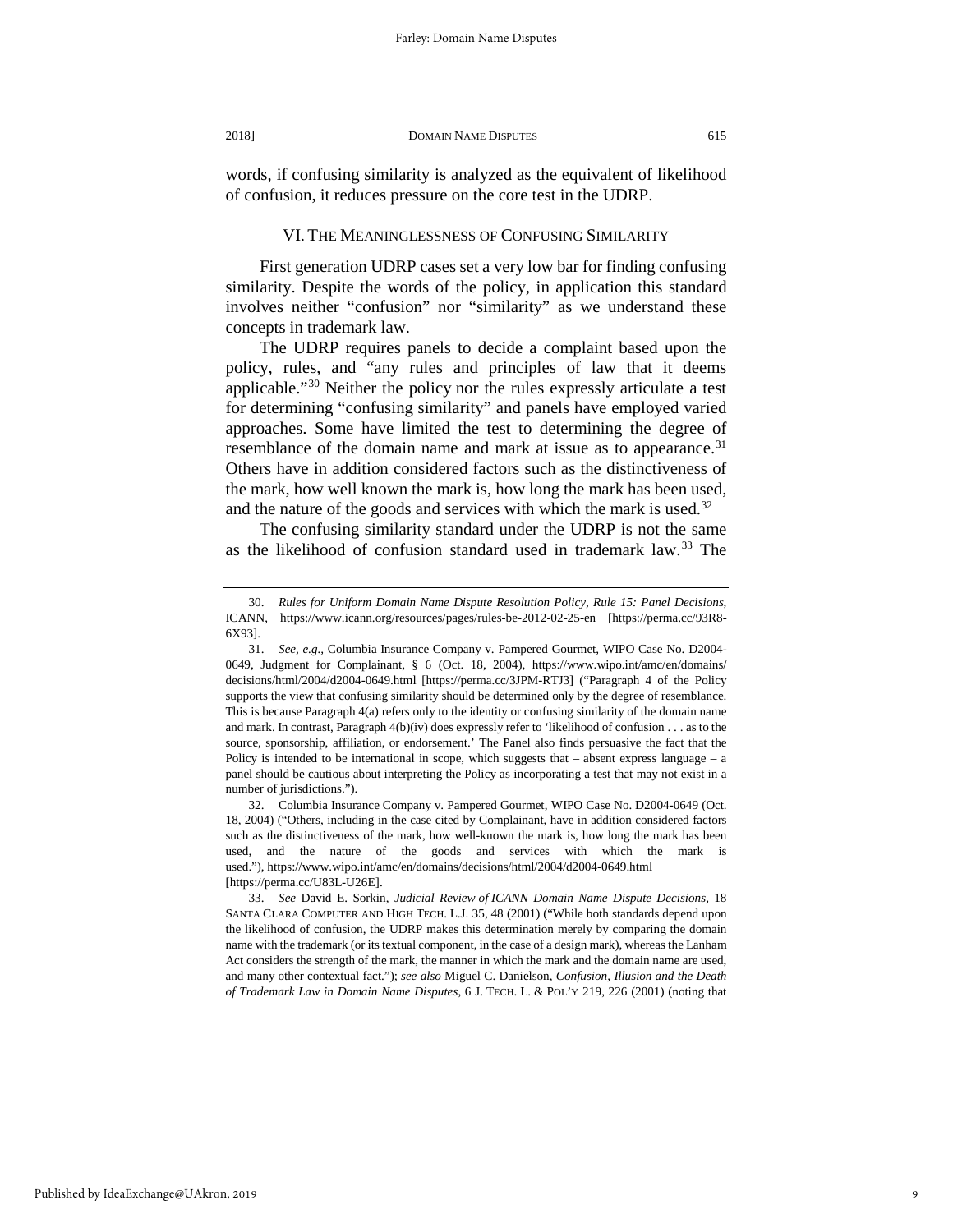confusing similarity test typically involves a straightforward visual or aural comparison of the trademark with the domain name.<sup>[34](#page-10-0)</sup> It often does not include an evaluation of the meaning of the domain name. Likewise, the content of a website (whether it is similar to or different from the business of a trademark holder) is usually disregarded in the assessment of confusing similarity under the first element of the UDRP.<sup>[35](#page-10-1)</sup> But in the case of the new gTLD suffixes, the additional information supplied by the suffix will likely be regarded as more than the addition of letters and may be understood as a suggestion of the content of the website associated with that domain name. As a result of this new understanding, the ensuing analysis will begin to approximate the likelihood of confusion standard and will thus extend the UDRP beyond its anticipated limits.

The principle way that the bar has been lowered by the rules is that the addition of words to the trademark in the domain name are to be disregarded in assessing confusing similarity. For example,  $\epsilon$  pepsistrategy.com was held to be confusingly similar to PEPSI.<sup>[36](#page-10-2)</sup> Under this logic, DELTA AIRLINES and DELTA FAUCETS would be judged to be confusingly similar.

A large number of UDRP panels have thus held that a domain name that consists of a trademark plus a negative or pejorative term may nonetheless be considered confusingly similar to the trademark.<sup>[37](#page-10-3)</sup> For

many of the trademark infringement "likelihood-of-confusion" factors would have an "odd fit" in the domain name context.). *But see* WIPO Overview 2.0, *supra* note 4 ("The threshold test for confusing similarity under the UDRP involves a comparison between the trademark and the domain name itself to determine *likelihood of Internet user confusion*.") (emphasis added).

<sup>34.</sup> MCGRADY, *supra* note 4.

<span id="page-10-1"></span><span id="page-10-0"></span><sup>35.</sup> WIPO Overview 2.0, *supra* note 4 ("The content of a website (whether it is similar to or different from the business of a trademark holder) would usually be disregarded in the threshold assessment of risk of confusing similarity under the first element of the UDRP, although such content may be regarded as highly relevant to assessment of intent to create confusion. . . .").

<span id="page-10-2"></span><sup>36.</sup> PepsiCo, Inc. v. PEPSI, SRL (a/k/a P.E.P.S.I.) and EMS COMPUTER INDUSTRY (a/k/a EMS), WIPO Case No. D2003-0696, Judgment for Complainant**,** § 6 (Oct. 28, 2003), http://www.wipo.int/amc/en/domains/decisions/html/2003/d2003-0696.html [https://perma.cc/S95E-7NN8]. *See also* MCCARTHY, *supra* note 29, § 25:78 ("If a hypothetical cybersquatter registers the domain name jester.com and makes no use of it except to offer to sell it for \$10,000 to the plaintiff who owns the hypothetical MY JESTER mark for children's toys, this would probably be adjudged to satisfy the confusingly similar requirement . . .".). *But see* MCCARTHY *supra* note 29, § 25A:51 ("While the hypothetical domain name <fordtrucks.com> would be confusingly similar to the FORD mark of the Ford Motor Co., the domain name <fordstheatre.org> used for a web page of Ford's Theatre in Washington, D.C. would probably not be confusingly similar because it would convey a different meaning.").

<span id="page-10-3"></span><sup>37.</sup> WIPO Overview 2.0, *supra* note 4, ¶ 1.3 ("Generally, a domain name consisting of a trademark and a negative or pejorative term (such as <[trademark]sucks.com>) would be considered confusingly similar to the complainant's trademark for the purpose of satisfying the standing requirement under the first element of the UDRP. . . ."); *Id.* at 112–114. *But see* Lockheed Martin v.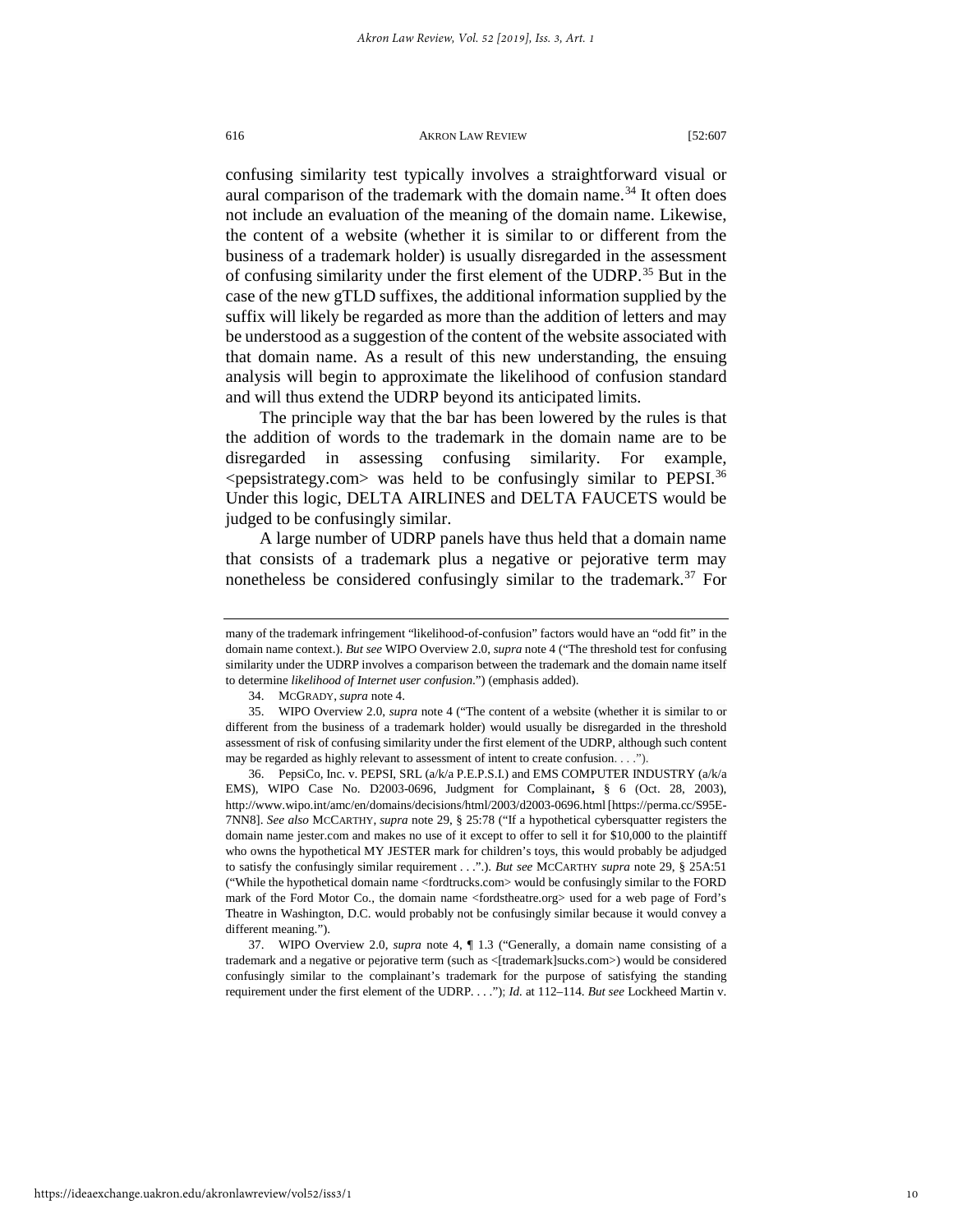example, in *Piab AB v. EDCO USA*, the panel found that "that the word 'quit' is pejorative in meaning . . . [and] a pejorative phase added to a registered trademark is likely to result in a confusingly similar domain name."<sup>[38](#page-11-0)</sup> Likewise, <gomopacrime.com> was found to be confusingly similar with the trademark GOMOPA because "the pejorative word 'crime' [was] not capable of distinguishing the disputed domain name from the Complainant's trademark."[39](#page-11-1)

Based on a similar reasoning, some UDRP panels have held that a domain name that includes two separate marks owned by two unaffiliated entities is nevertheless confusingly similar to either mark, apparently under the conjecture that the presence of the other mark could be disregarded. For example, the panel held that a domain comprised of the marks of two competitors was nonetheless confusingly similar to just one of the marks.<sup>[40](#page-11-2)</sup>

All of these approaches involve disregarding additional words. In contrast, when the registrant has added generic words that correspond with the business conducted under the mark by the complainant, the inclusion of such words has been judged to enhance the possibility of confusion.[41](#page-11-3) For example, in *Ansell Healthcare Products Inc. v.* 

<span id="page-11-1"></span>39. Goldman Morgenstern & Partners Consulting LLC v. DomainsByProxy LLC, WIPO Case No. D2015-1877, Judgment for Complainant, § 6 (Jan. 8, 2016), http://www.wipo.int/amc/ en/domains/search/text.jsp?case=D2015-1877 [https://perma.cc/CW3L-7G2A].

<span id="page-11-3"></span>41. MELISE R. BLAKESLEE, INTERNET CRIMES, TORTS, & SCAMS: INVESTIGATIONS AND REMEDIES 91 (2d ed. 2012) ("Confusion is particularly likely where registrant has added a word to complainant's trademark that is related to services offered by complainant.").

Dan Parisi, WIPO Case No. D2000-1015, Complaint Denied, § 6 (Jan. 26, 2001), https://www.wipo.int/amc/en/domains/decisions/html/2000/d2000-1015.html

<sup>[</sup>https://perma.cc/N5C4-G3KF] ("Both common sense and a reading of the plain language of the Policy support the view that a domain name combining a trademark with the word 'sucks' or other language clearly indicating that the domain name is not affiliated with the trademark owner cannot be considered confusingly similar to the trademark." There was a dissent, arguing that adding gripe "suck" should be considered confusingly similar.).

<span id="page-11-0"></span><sup>38.</sup> Piab AB v. EDCO USA Inc., WIPO Case No. D2002-0059, Judgment for Complainant, § 6 (Mar. 13, 2002), http://www.wipo.int/amc/en/domains/decisions/html/2002/d2002-0059.html [https://perma.cc/EEM5-RJFK] (finding the domain names <quitpiab.com> and <quitpiab.net> were confusingly similar with the PIAB trademark); *see* WIPO Jurisprudential Overview 3.0, § 1.13 (2017), http://www.wipo.int/amc/en/domains/search/overview3.0/ [https://perma.cc/H8YN-RRUT] ("A domain name consisting of a trademark and a negative or pejorative term . . . is considered confusingly similar to the complainant's trademark for the purpose of satisfying standing under the first element. The merits of such cases, in particular as to any potential fair use, are typically decided under the second and third elements.").

<span id="page-11-2"></span><sup>40.</sup> F. Hoffmann-La Roche AG v. P Martin, WIPO Case No. D2009-0323, Judgment for Complainant, § 6 (May 15, 2009), https://www.wipo.int/amc/en/domains/decisions/html/2009/ d2009-0323.html [https://perma.cc/YA7B-LWAK] (domain name <alli-xenical.com> transferred to Complainant where domain registrant included an additional word, "alli," which was actually the competitor of the complainant's trademark XENICAL).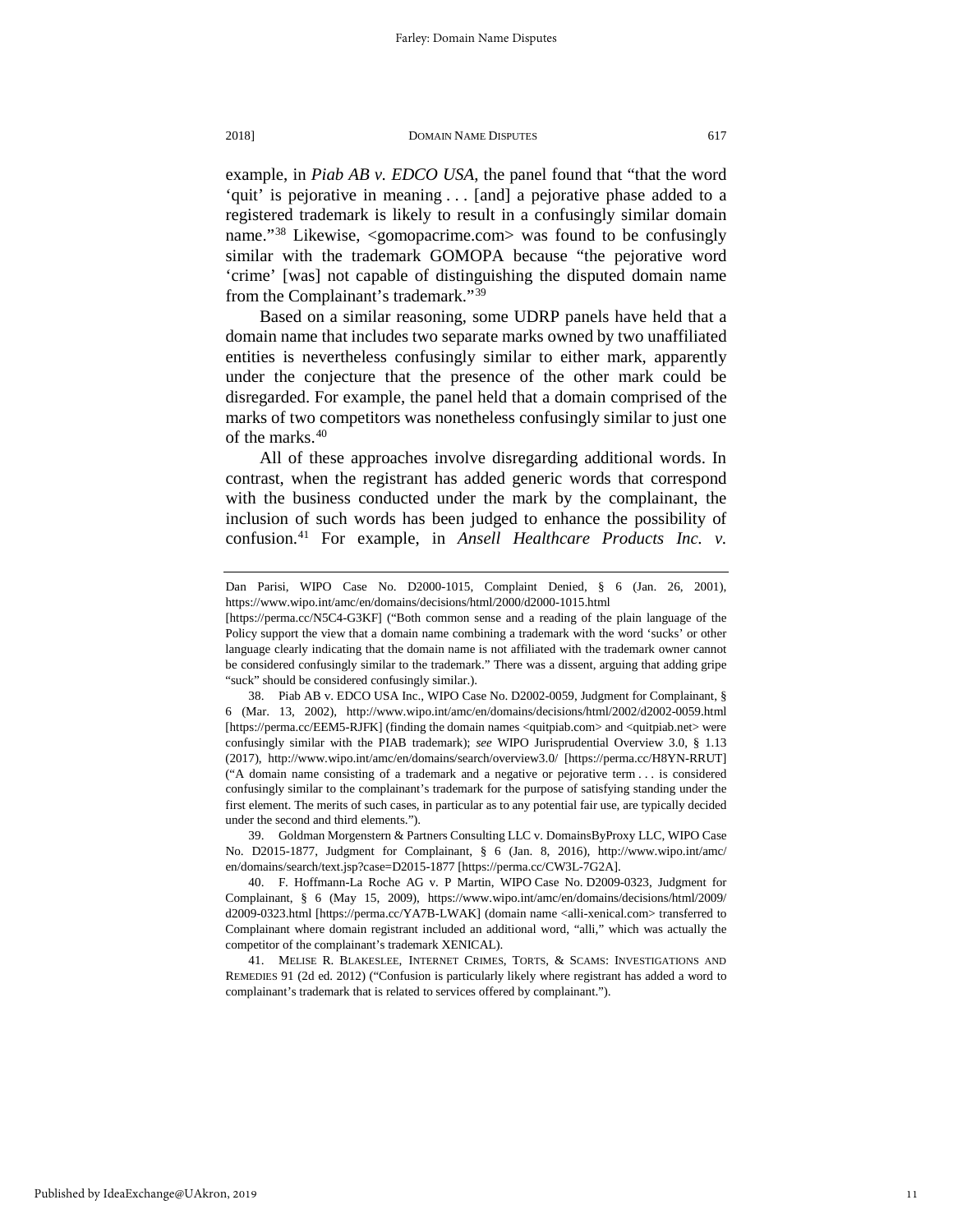*Australian Therapeutics Supplies Pty., Ltd.*, <ansellcondoms.com> was found to be confusingly similar to the mark ANSELL because "the term describe[d] the Complainant's products, [and] the addition of 'condoms' [was] more likely to increase confusion."<sup>[42](#page-12-0)</sup> Further, in a case involving <ebaymoving.com>, the panel also found that the addition of "moving" was "likely to give rise to confusion because it points to a field of goods and services in which Complainant's mark is actually used."[43](#page-12-1)

# VII. DOMAIN NAME DISPUTES TOMORROW

Second generation UDRP disputes involving new gTLDs present an even more alluring invitation to muddle the doctrines, but also a new opportunity to clarify confusing similarity. In the first-generation cases, a general rule had developed to disregard the gTLD in the evaluation of confusing similarity.[44](#page-12-2) That is, confusing similarity was evaluated only in

<span id="page-12-2"></span>44. WIPO Overview 2.0, *supra* note 4, Introduction, ¶ 1.2 (The WIPO "Overview of Panel Views on Selected UDRP Decisions" is a description of the "consensus" views of UDRP panels on issues that commonly arise in UDRP cases. It is based on a review of approximately 20,000 UDRP disputes WIPO has administered through 2011, and it is designed to assist awareness of panel views on certain questions that commonly arise in proceedings under the UDRP. The WIPO Overview 2.0, at paragraph 1.2 states: "The applicable top-level suffix in the domain name (e.g., '.com') would usually be disregarded under the confusing similarity test (as it is a technical requirement of registration), except in certain cases where the applicable top-level suffix may itself form part of the relevant trademark."); 1 MCCARTHY, *supra* note 29, § 7:17.50 ("the Top Level Domain indicator '.com' (or any of the other top level domain indicators) adds nothing to the distinctiveness of the designation as a trademark or service mark. . . The author agrees that a top-level domain designation has no ability to distinguish one source from another and thus, has no trademark significance. Such a top-level domain indicator has no source indicating significance and cannot serve any trademark purpose. The same is true of other nondistinctive modifiers used in domain names, such as 'http://www' and 'html.' The PTO analogizes a TLD to a nondistinctive part of a telephone number such as the '800' part of a toll free telephone number. The average person that uses the Internet is aware of the standard format for a domain name and knows that the designations 'http,' 'www,' and a TLD like '.com' are a part of every Internet domain name and identifier. Thus, the TLD '.com' functions in the world of cyberspace much like the generic indicators 'Inc.,' 'Co.,' or 'Ltd.' placed after the name of a company."); 2 GILSON et al., *supra* note 4, § 7A.06 ("Panels generally ignore the gTLD portion of the domain name (e.g., .com, .net or .org) when making a comparison between the domain name and the trademark at issue."); MCGRADY, *supra* note 4 ("Historically, in both ACPA and UDRP analysis, judges and panelists have disregarded the top level domain name in confusion analysis."); BLAKESLEE, *supra* note 41 (the addition of a top-level domain does not distinguish a

<span id="page-12-0"></span><sup>42.</sup> Ansell Healthcare Prods. Inc. v. Australian Therapeutics Supplies Pty., Ltd*.*, WIPO Case No. D2001-0110, Judgment for Complainant, § 6 (Apr. 2, 2001), http://www.wipo.int/amc/en/domains/decisions/html/2001/d2001-0110.html [https://perma.cc/YPT9-GW5V].

<span id="page-12-1"></span><sup>43.</sup> eBay Inc. v. ebayMoving / Izik Apo, WIPO Case No. D2006-1307, Judgment for Complainant, § 6 (Jan. 31, 2007), http://www.wipo.int/amc/en/domains/decisions/html/2006/d2006- 1307.html [https://perma.cc/S35S-L73T] ("It is a well-established principle that descriptive or generic additions to a trademark, and particularly those that designate the goods or services with which the mark is used, do not avoid confusing similarity of domain names and trademarks. . . .").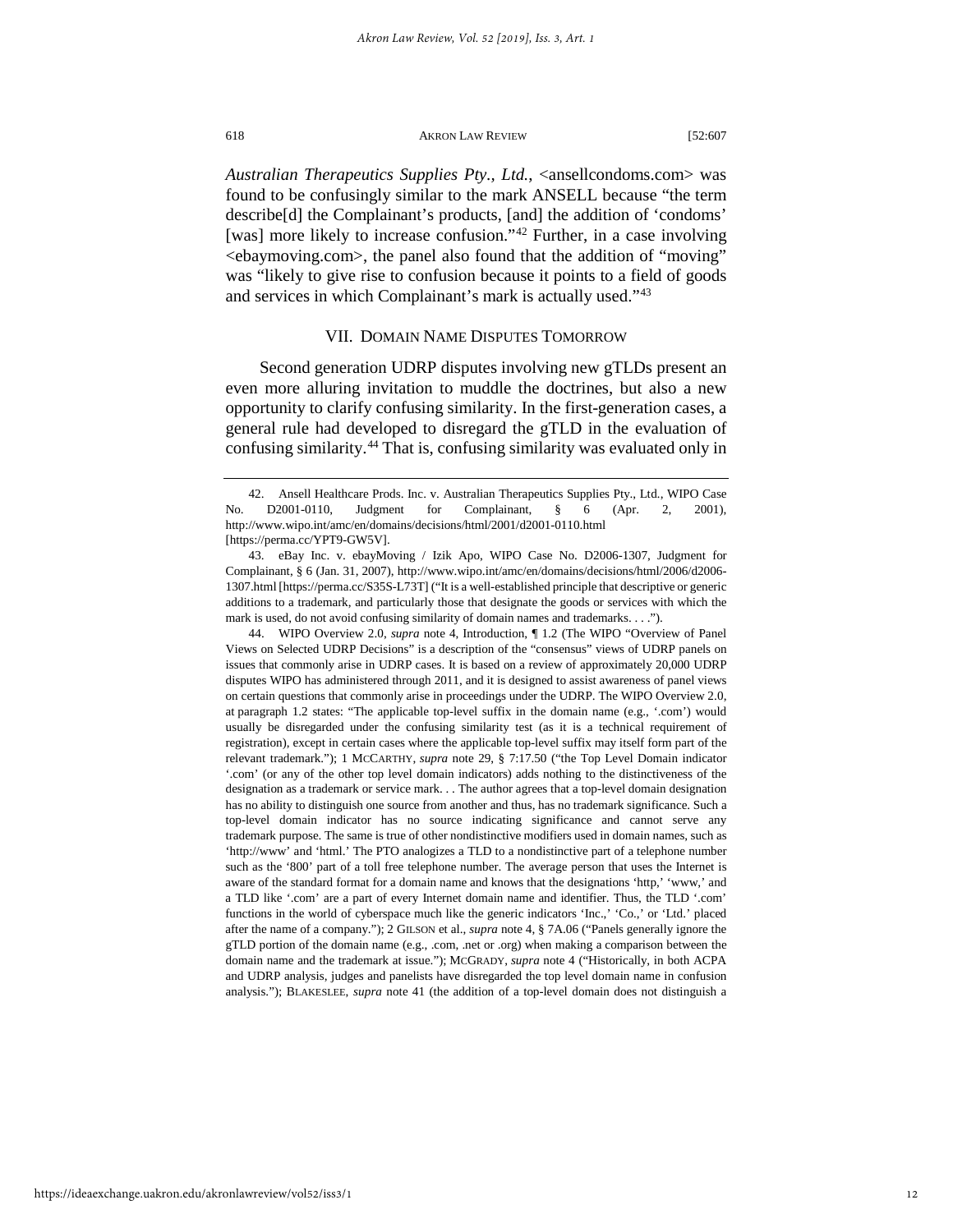the second level of the domain name. Thus, the comparison is not <mercedes.com> vs. MERCEDES, but instead is "mercedes" vs. "mercedes."

The issue is the potential impact of the gTLD suffix when considering whether the domain name is confusingly similar to the protected mark. Historically, UDRP cases have looked primarily at the second-level portion of a disputed domain name. There is, however, no blanket rule that panelists must ignore the gTLD suffix in such assessment.

The new feature in second-generation UDRP disputes is that the gTLD will likely not be content free as in the case of <.com>. For instance, if the challenged domain is <mercedes.car>, UDRP panelists may choose not to disregard the gTLD in their evaluation of confusing similarity. The gTLD could also be something like  $\le$  name>, or  $\le$  girlsname>, or <.spanishgirlsname>. In these latter instances, there is much less reason for the public to assume that any of these domain names are owned by Mercedes-Benz. But what about <mercedes.email>? This example presents ambiguity, but it also presents an attractive domain name for both Mercedes-Benz and our hypothetic girl named Mercedes.

These are very live questions. Approximately 60% of the new gTLDs are comprised of generic words.<sup>[45](#page-13-0)</sup> Remarkably, ICANN seems not to have

domain name from a trademark); Brookfield Communications, Inc. v. West Coast Entertainment Corp., 174 F.3d 1036, 1055 (9th Cir. 1999) (discounting the  $\langle$ .com $\rangle$  in  $\langle$ moviebuff.com $\rangle$ ); Image Online Design, Inc. v. Core Ass'n, 120 F. Supp. 2d 870, 878 (C.D. Cal. 2000) ("Not once has any court imputed trademark rights to a gTLD. In fact, rather than look *at* a gTLD to determine trademark rights, the Ninth Circuit and others ignore the TLD as though it were invisible next to the second level domain name in an infringement action."); Ceritler Bilgi Hizmetleri Ltd.Sti., Mr.Ali Nabi Cerit v. Arif Cerit, Ceritler Konfeksiyon San. Ve Tic.Ltd.Sti, WIPO Case No. D2008-1339, Complaint denied, § 6 (Nov. 18, 2008) https://www.wipo.int/amc/en/domains/decisions/html/2008/d2008- 1339.html [https://perma.cc/4RE2-BMP8] ("Panels disregard the top-level domain name suffix in evaluating whether a respondent's domain name is identical or confusingly similar to a complainant's marks."); BHP Billiton Innovation Pty. Ltd., BMA Alliance Coal Operations Pty. Ltd. V. Cameron Jackson, WIPO Case No.D2008-1338, Judgment for Complainant, § 6 (November 24, 2008), https://www.wipo.int/amc/en/domains/decisions/html/2008/d2008-1338.html

<sup>[</sup>https://perma.cc/9AFE-R7GR] ( domain name <auriasdiamonds.info> transferred to Complainant; gTLDs are not part of the confusingly similar analysis); Espire Infolabs Pvt. Ltd. V. TW Telecom, WIPO Case No.D2010-1092, Complaint Denied, § 6 (Aug. 9, 2010) https://www.wipo.int/amc/en/domains/search/text.jsp?case=d2010-1092 [https://perma.cc/CNE7- CKSG] (<espire.com>, Denial (TLD <.com> is generally not a distinguishing element); L'Oréal S.A. v. Lianfa, WIPO Case No. DPW2014-0003, Judgment for Complainant, § 6 (Apr. 25, 2014), https://www.wipo.int/amc/en/domains/decisions/text/2014/dpw2014-0003.html

<sup>[</sup>https://perma.cc/HQR2-RACN] (<lorealchina.pw>, Transfer (<.pw> had no legal significance because it was "technically required to operate the domain name.")).

<span id="page-13-0"></span><sup>45.</sup> Eleanor M. Lackman, *Getting a Handle on the New Generic Top-Level Domains: Strategies for Brand Protection in the Era of New gTLDs*, COWAN, DEBAETS, ABRAHAMS &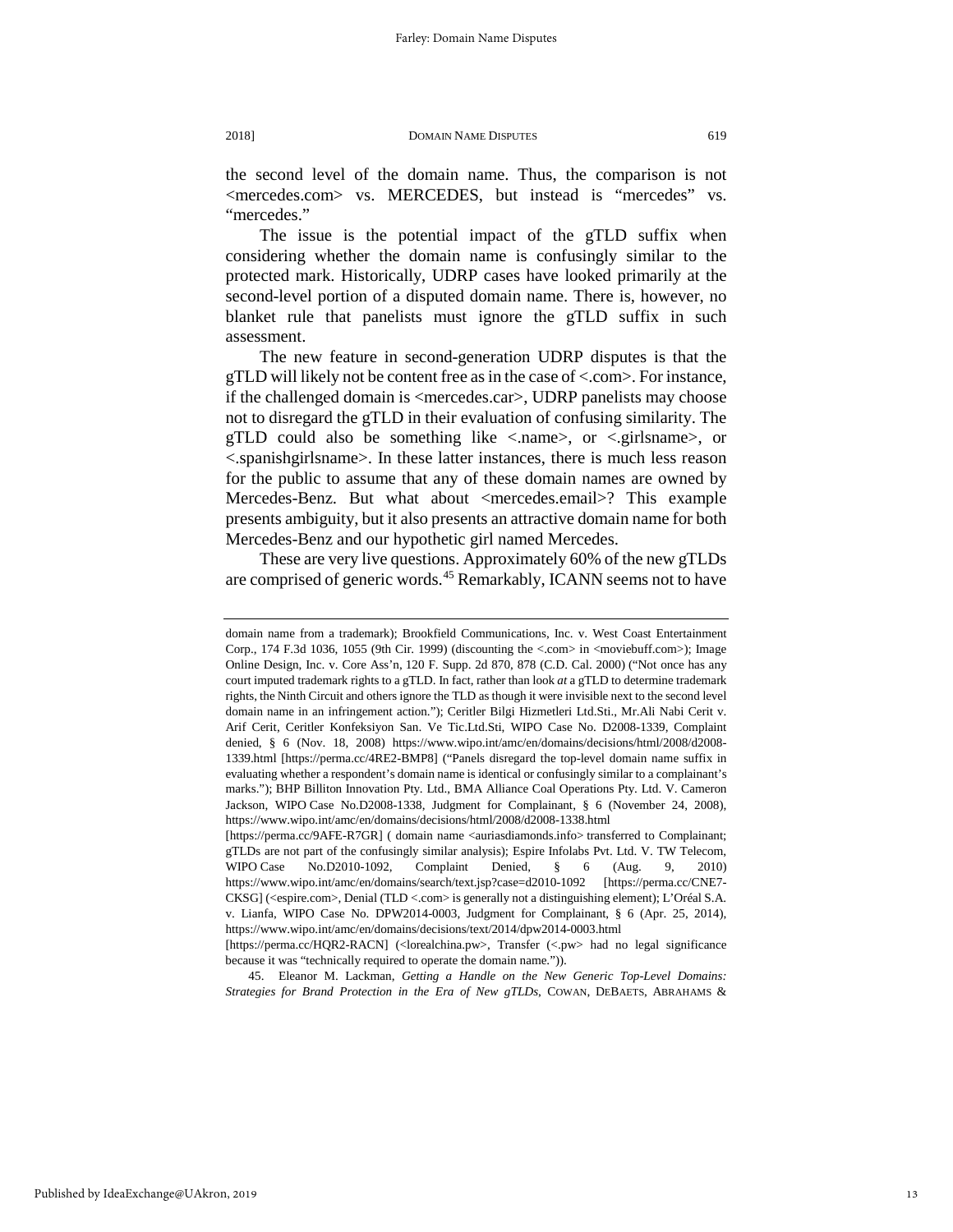anticipated this issue as it had not offered any guidelines on how to deal with this new feature. Unsurprisingly, the first decided dispute incorporating a new gTLD posed this very question.

The first dispute involving a new gTLD was over the domain name <canyon.bike> and the complainant owned the trademark CANYON for bicycles. The panel wasted no time cogitating, and simply declared that the gTLD would be included in the evaluation of confusing similarity:

The Panel finds that, given the advent of multiple new gTLD domain names, panels may determine that it is appropriate to include consideration of the top-level suffix of a domain name for the purpose of the assessment of identity or similarity in a given case, and indeed that there is nothing in the wording of the Policy that would preclude such an approach.<sup>[46](#page-14-0)</sup>

Here the gTLD was seen to enhance the similarity, especially since the word "canyon" could otherwise be understood as a generic term.

Subsequent panels have followed this approach.<sup>[47](#page-14-1)</sup> Noting that the gTLD suffix is typically disregarded in the confusing similarity analysis, other panels faced with similar facts have concluded the information within the gTLD suffix augmented the similarity. For example, a UDRP panel found <porsche.cars> to be confusingly similar to PORSCHE "given that the Complainant's business is making Porsche cars." <sup>[48](#page-14-2)</sup>

<span id="page-14-2"></span>48. Dr. Ing. h.c. F. Porsche AG v. Domains By Proxy, LLC / Deng Weikang, Dengweikang, WIPO Case No. D2017-0362, Judgment for Complainant, § 6 (Apr. 24, 2017),

SHEPPARD LLP (Aug. 12, 2014), http://cdas.com/brandprotection-new-gtlds/ [https://perma.cc/5FAF-PQLP].

<span id="page-14-0"></span><sup>46.</sup> Canyon Bicycles GmbH v. Domains by Proxy, WIPO Case No. D2014-0206, Judgment for Complainant, § 6 (Mar. 14, 2014) https://www.wipo.int/amc/en/domains/search/ text.jsp?case=D2014-0206 [https://perma.cc/WDK7-93FV] (<canyon.bike>, Transferred; finding that <.bike> only exacerbated the confusing similarity); see also project.me GmbH v. Alan Lin, WIPO Case No. DME2009-0008, Complaint Denied, § 6 (Nov. 11, 2009), https://www.wipo.int/amc/en/domains/decisions/html/2009/dme2009-0008.html

<sup>[</sup>https://perma.cc/639M-4Y2L] (<project.me>, Denial; recognizing that, *in appropriate cases*, the Panel should consider the domain name as a whole when determining confusing similarity, especially when the gTLD has "legal significance").

<span id="page-14-1"></span><sup>47.</sup> Zions Bancorporation v. Mohammed Akik Miah, WIPO Case No. D2014-0269, Judgment for Complainant, § 6 (Apr. 12, 2014), https://www.wipo.int/amc/en/domains/search/ text.jsp?case=D2014-0269 [https://perma.cc/M4SB-C3D3] (finding <zionsbank.holdings> confusingly similar to the Complainant's ZIONS BANK mark); JA Apparel Corp. v. farris nawas, Claim Number: FA1404001553753 (Apr. 28, 2014) (Nat'l Arbitration Forum), http://domains.adrforum.com/domains/decisions/1553753D.htm [https://perma.cc/G4DS-4HUT] ("The Domain Name, <josephabboud.clothing> is identical to Complainant's JOSEPH ABBOUND marks since it includes the exact wording of the registered trademarks. The generic word "clothing" which serves as a gtld does not distinguish the Domain Name. Moreover, it rather increases risk of confusion – Complainant's trademarks were registered in connection with clothing.").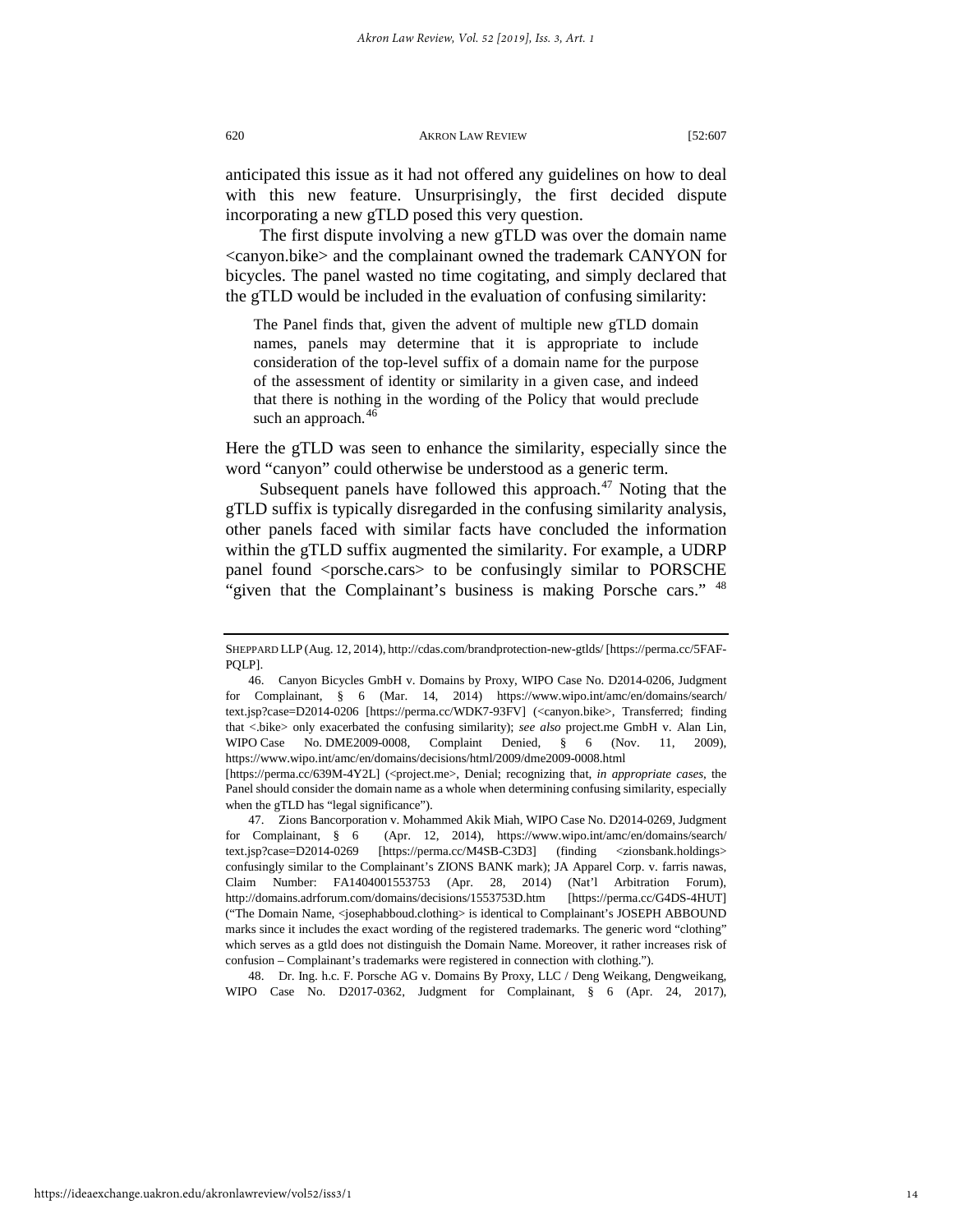Without citing any previous panel decisions, this panel stated that "[p]revious panels have consistently held that a disputed domain name that consists merely of a complainant's trademark and an additional term that closely relates to and describes that complainant's business is confusingly similar to that complainant's trademarks."[49](#page-15-0)

# VIII. DOCTRINAL PRECISION

In U.S. trademark law, confusing similarity is a single factor in the multi-factor test for the likelihood of confusion.<sup>[50](#page-15-1)</sup> That is, confusing similarity is in aid of the ultimate question of whether confusion is likely and asks if the similarity of the marks supports such a conclusion. Within this factor is a trilogy of similarities that must be examined: appearance, sound, and meaning.<sup>[51](#page-15-2)</sup> Thus, in U.S. trademark law, confusing similarity involves more than a straightforward side-by-side comparison of the visual and auditory similarities; significantly, it requires an inquiry into the likely perceived meaning of the marks involved.<sup>[52](#page-15-3)</sup> And the determination of meaning is also not straightforward "[s]ince likelihood of confusion is judged by considering marketplace realities, the relevant meaning of a word is the one it will have to prospective purchasers, not to semanticists or experts."<sup>[53](#page-15-4)</sup> That is, evidence of the context in which a mark is used is probative of the significance which the mark is likely to project.[54](#page-15-5)

For example, are the marks GULP and GULPY confusingly similar? If we were to compare only the appearance and sound of the marks, we would conclude that they are confusingly similar. However, when we consider the market context of the uses of the marks, we may conclude

<span id="page-15-1"></span><span id="page-15-0"></span>50. *See* Polaroid Corp. v. Polarad Elecs. Corp., 287 F.2d 492, 495 (2d Cir. 1961)( determining that a likelihood of confusion demands an evaluation of eight non-exclusive factors).

https://www.wipo.int/amc/en/domains/search/text.jsp?case=D2017-0362 [https://perma.cc/F4KE-NSTU].

<sup>49.</sup> *Id.*

<span id="page-15-2"></span><sup>51.</sup> 5 LOUIS ALTMAN & MALLA POLLACK, CALLMANN ON UNFAIR COMPETITION, TRADEMARKS & MONOPOLIES § 21:19 (4th Ed. 2014) ("The mark's effects on the eye, on the ear, and on the mind often differ from each other, depending upon the character of the words in issue.").

<span id="page-15-3"></span><sup>52.</sup> Streetwise Maps, Inc. v. Vandam, Inc*.,* 159 F.3d 739, 744 (2d Cir.1998) (the inquiry does not end with a comparison of the marks themselves, but in determining whether two marks are confusingly similar, one must "appraise 'the overall impression created by . . . the context in which they are found and consider the totality of factors that could cause confusion among prospective purchasers.'").

<sup>53.</sup> 2 ALTMAN et al., *supra* note 47.

<span id="page-15-5"></span><span id="page-15-4"></span><sup>54.</sup> Lang v. Retirement Living Publ'g Co*.,* 949 F.2d 576, 581 (2d Cir.1991) ("In [determining whether marks are confusingly similar], a court should look at the general impression created by the marks, taking into account all factors that potential purchasers will likely perceive and remember.").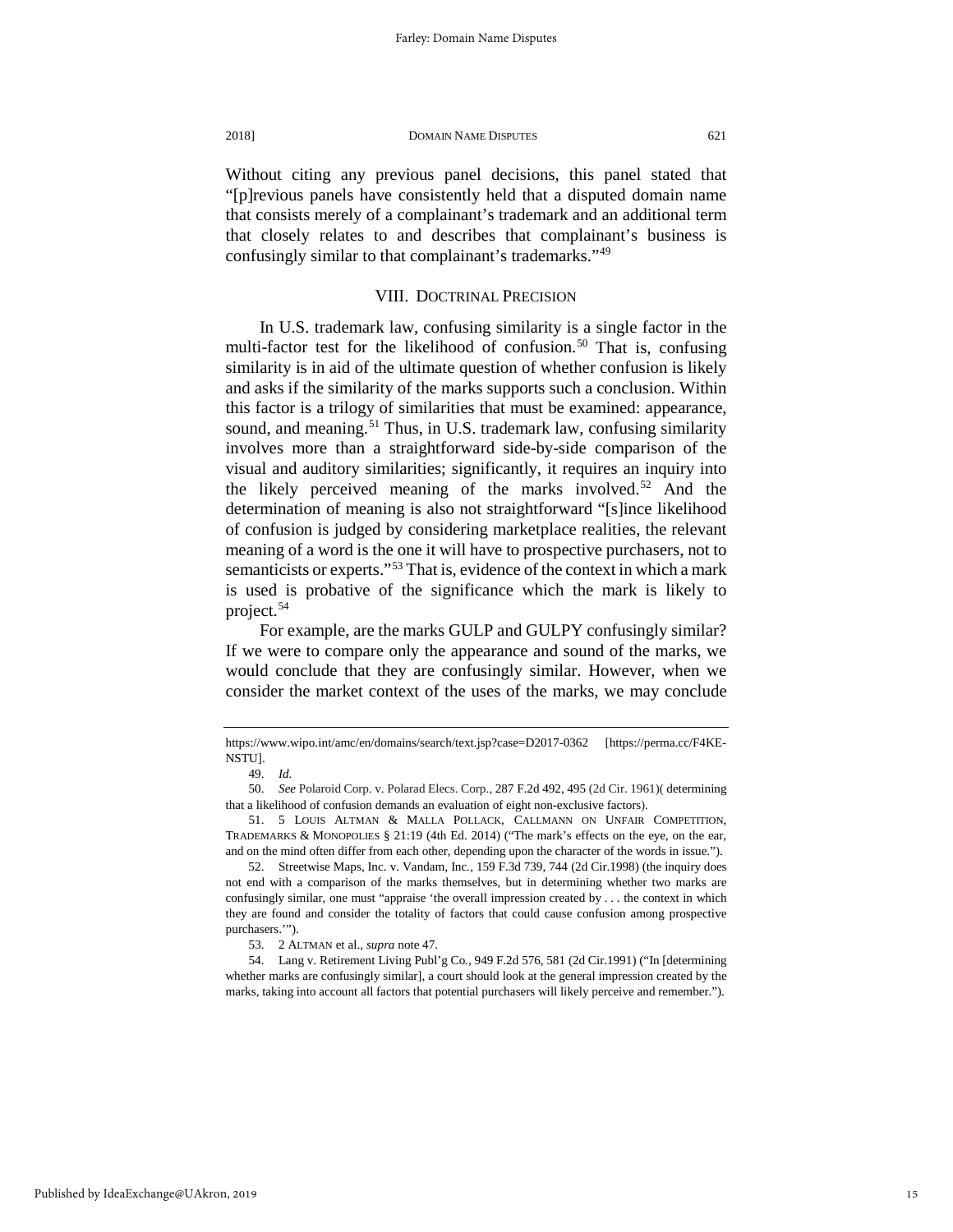that the difference in meaning of the marks is sufficient to conclude that the marks are not confusingly similar. In this case, GULP was used for fountain drinks, whereas GULPY was used for pet drinking dishes. When GULPY is considered in the context of a portable animal water dish, it suggests a puppy drinking water from a bowl or even a pet's name. Consequently, the marks were found to create different commercial impressions.<sup>[55](#page-16-0)</sup>

Even the comparison of visual similarities is not straightforward under the confusing similarity factor in the likelihood of confusion test. In an infringement analysis, the marks will not be compared as two words typed in the same font because that is not how the relevant consumer will encounter them. Instead, they will be compared as they appear in a marketplace context.<sup>[56](#page-16-1)</sup> That is, a consideration of the marks' similarities will take into account the entire commercial presentation made to the relevant consumer including font, color, stylization, packaging, the use of a house mark, etc. Thus, in a trademark case, the court will not simply compare the visual similarities between the words but will engage in a much more complex analysis. For instance, when considering whether DENTYNE ICE and ICE BREAKERS are confusing similar, the court made the following findings:

[T]he parties present their marks in starkly different typefaces and styles. Moreover, although the packages for DENTYNE ICE and ICE BREAKERS share a generally rectangular shape, there are salient differences in both their dimensions and overall look that result in distinctly different commercial impressions. The DENTYNE ICE package is noticeably longer and wider than the ICE BREAKERS package. And the DENTYNE ICE package is boxy and flat relative to the ICE BREAKERS package, which has a traditional, brick-like shape. Further, although both packages use blue and white colors, the shades and patterns of these colors are different. The front panel of the DENTYNE ICE package has a light-blue background broken by a thick, dark-blue band and two smaller white bands. Nabisco's package, on the other hand, has a homogenous, metallic-blue background broken only by the ICE BREAKERS mark itself. Further still, the wrapping used on the respective packages is dissimilar. ICE BREAKERS comes in a holographic wrapper, while DENTYNE ICE is sold in a nonholographic, foil-sealed blister pack with a cardboard overwrap. Finally,

<sup>55.</sup> 7-Eleven, Inc. v. Wechsler, 83 U.S.P.Q.2d 1715, 1726 (T.T.A.B. May 15, 2007).

<span id="page-16-1"></span><span id="page-16-0"></span><sup>56.</sup> Jim Beam Brands Co. v. Beamish & Crawford Ltd*.,* 937 F.2d 729, 735 (2d Cir.1991) ("[I]n determining the similarity of marks in an infringement action, a court *must examine the visual appearance of each mark in the context of its use*.") (emphasis added).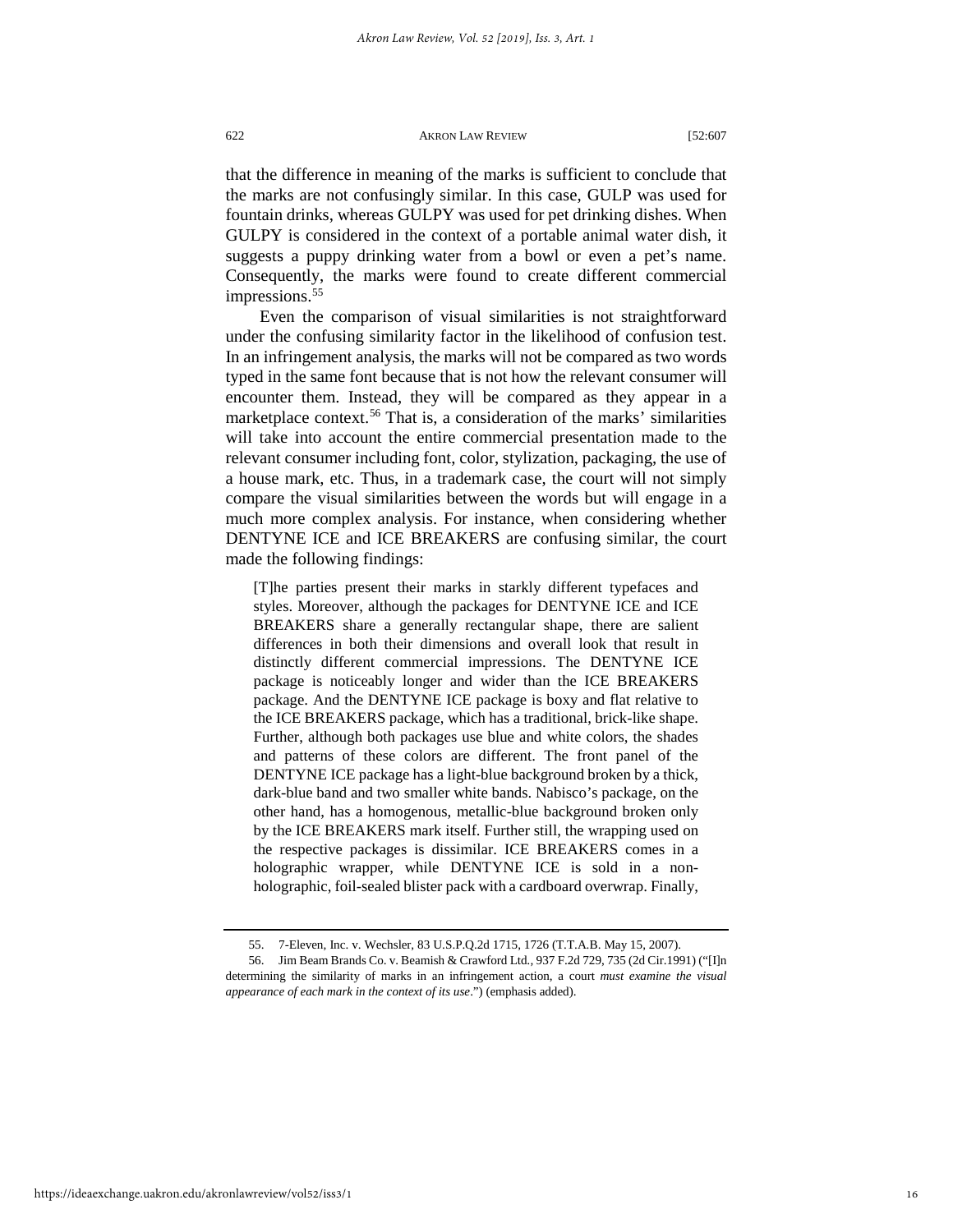the products are sold in different forms: DENTYNE ICE as a candy-coated pellet and ICE BREAKERS as a traditional stick.<sup>[57](#page-17-0)</sup>

The meaning prong of the confusing similarity trilogy in trademark law has been omitted from the confusing similarity analysis under the UDRP. UDRP panels routinely conclude that the addition of letters or even words to the trademark in the domain name should be disregarded in assessing confusing similarity because they amount to only slight visual differences.[58](#page-17-1) This principle is unambiguous about ignoring meaning. As a result, the doctrine that goes by the same name in trademark law and domain name policy leads to different results. GULP and GULPY, for instance, would be judged to be confusingly similar under a UDRP analysis, but may not be confusingly similar under a trademark analysis.

As a result of more recent decisions involving new gTLDs, UDRP panels are now assessing confusing similarity in one of two ways. Either they are disregarding the gTLD suffix, in which case they are overtly omitting the meaning portion of the confusing similarity trilogy,  $59$  or they are considering the gTLD suffix, in which case they are purporting to evaluate the meaning of the suffix.<sup>[60](#page-17-3)</sup> However, even when a UDRP panel purports to evaluate the meaning of a suffix, it does so in a manner that is unavoidably flawed.

The inquiry into meaning begs for an examination of the context of use. It is conspicuous that UDRP determinations, unlike infringement determinations, do not include a full-blown analysis of the use of the mark in the commercial marketplace. That is, UDRP panels typically do not

<span id="page-17-0"></span><sup>57.</sup> Nabisco, Inc. v. Warner-Lambert Co*.*, 220 F.3d 43, 47–48 (2d Cir. 2000) (finding DENTYNE ICE and ICE BREAKERS not to be confusingly similar).

<span id="page-17-1"></span><sup>58.</sup> 5 MCCARTHY, *supra* note 28, § 25A:51 ("The addition in the accused domain name of generic or descriptive matter to the mark will usually not prevent a finding of confusing similarity."); BLAKESLEE, *supra* note 41 ("Slight differences between domain names and registered marks, such as the addition of minor or generic words to a trademark, are irrelevant in assessing confusing similarity."); Hachette Filipacchi Presse v. Vanilla Limited/Vanilla Inc/Domain Finance Ltd*.*, WIPO Case No. D2005-0587, Denial in Part, § 6 (Sep. 30, 2005), https://www.wipo.int/amc/en/domains/decisions/html/2005/d2005-0587.html [https://perma.cc/ZX37-2J5N] (<naturelle.com> *inter alia*, Transfer, with Denial in Part; addition of

<span id="page-17-2"></span>generic words to the mark in the domain name do not avoid a finding of confusing similarity). 59. *See, e.g*., 5 MCCARTHY, *supra* note 28, § 25A:24 ("Application of the confusing similarity

test under the UDRP would typically involve a straightforward visual or aural comparison of the trademark.") (quoting WIPO Overview of WIPO Panel Views on Selected UDRP Decisions, Second Edition  $\P$  1.2).

<span id="page-17-3"></span><sup>60.</sup> *See, e.g*., *id.* § 25A:51 ("In the cybersquatting context, 'confusingly similar' means that the plaintiff's mark and the defendant's domain name are so similar in sight, sound or meaning that confusion is likely."); BLAKESLEE, *supra* note 41 ("Under the ACPA, confusing similarity simply means that the plaintiff's mark and the defendant's domain name are so similar in sight, sound, and meaning that they could be confused.")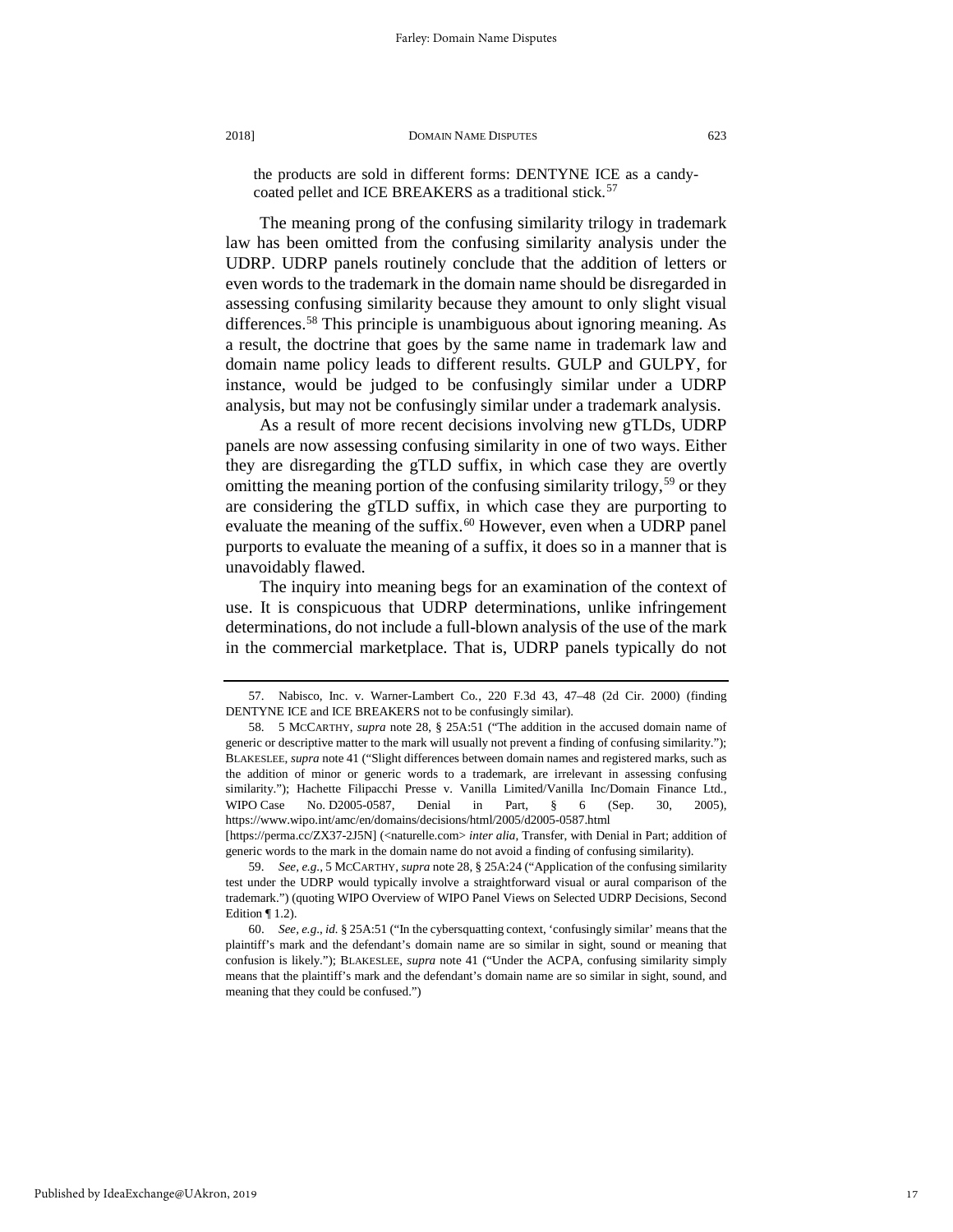consider other likelihood of confusion factors that reveal context of use such as the proximity of the parties' goods or services, marketing channels, or the sophistication of the consumer.<sup>[61](#page-18-0)</sup> But even within the factor of confusing similarity in the likelihood of confusion test, the inquiry into meaning requires some consideration of the context of the use.

Under this new approach that considers gTLD suffixes, how would <mercedes.red> fare? Is <ferrari.red> an easier case? Since the iconic Ferrari is red, perhaps as with <canyon.bike>, a panel would find that the meaning of the gTLD enhances the confusing similarity. But this raises the question of how meaning should be determined. In Spanish, "red" means network. Thus, it is certainly possible that Spanish speakers might assume that the domain name <ferrari.red> was associated with a site for the Ferrari enthusiast community. To reach such a conclusion, a panel would have to take into account the context of the domain name.

The determination of meaning in a UDRP case is necessarily flawed because domain names often do not have a context that may be considered. The potential audience for a domain name is the universal public. This public has no particular language, age, gender, sophistication, or familiarity with any particular information other than that which is universally known. UDRP panels may take into account the goods or services that trademarks are used with. In contrast, in the case of registered domain names, many have no operational websites and there is no requirement to indicate a proposed use of the domain name. And even if there is an associated website, most panels have stated that it is irrelevant whether consumers could avoid confusion by viewing the content of respondent's website. $62$  That is, the content of a website would usually be

The content of a website (whether it is similar or different to the business of a trademark owner) is irrelevant in the finding of confusing similarity. This is because trademark holders often suffer from "initial interest confusion", where a potential visitor does not

<span id="page-18-0"></span><sup>61.</sup> *See* Gerald M. Levine, *UDRP is Niche Forum for Cybersquatting, Not Trademark Infringement,* IPLEGALCORNER (Dec. 5, 2015), http://iplegalcorner.com/udrp-is-niche-forum-forcybersquatting-not-trademark-infringement/ [https://perma.cc/FA6E-DTCR ] ("In the UDRP the term is limited to a side-by-side comparison of the domain name and mark, whereas under the Lanham Act the term refers to the marketing and use factors usually considered in traditional infringement actions.").

<span id="page-18-1"></span><sup>62.</sup> Harry Winston Inc. and Harry Winston S.A. v. Jennifer Katherman, WIPO Case No. D2008-1267, Complaint Denied, § 6 (Oct. 18, 2008) https://www.wipo.int/amc/en/domains/ decisions/html/2008/d2008-1267.html [https://perma.cc/7ABF-7CSV] ("[I]t is now well-established that the content of the Respondent's website is an irrelevant factor when assessing confusing similarity under the first element of the Policy. The test is to be conducted by way of a side-by-side comparison of the Complainants' trade mark and the Domain Name. As the WIPO Overview of WIPO Panel Views on Selected UDRP Questions puts it (paragraph 1.2):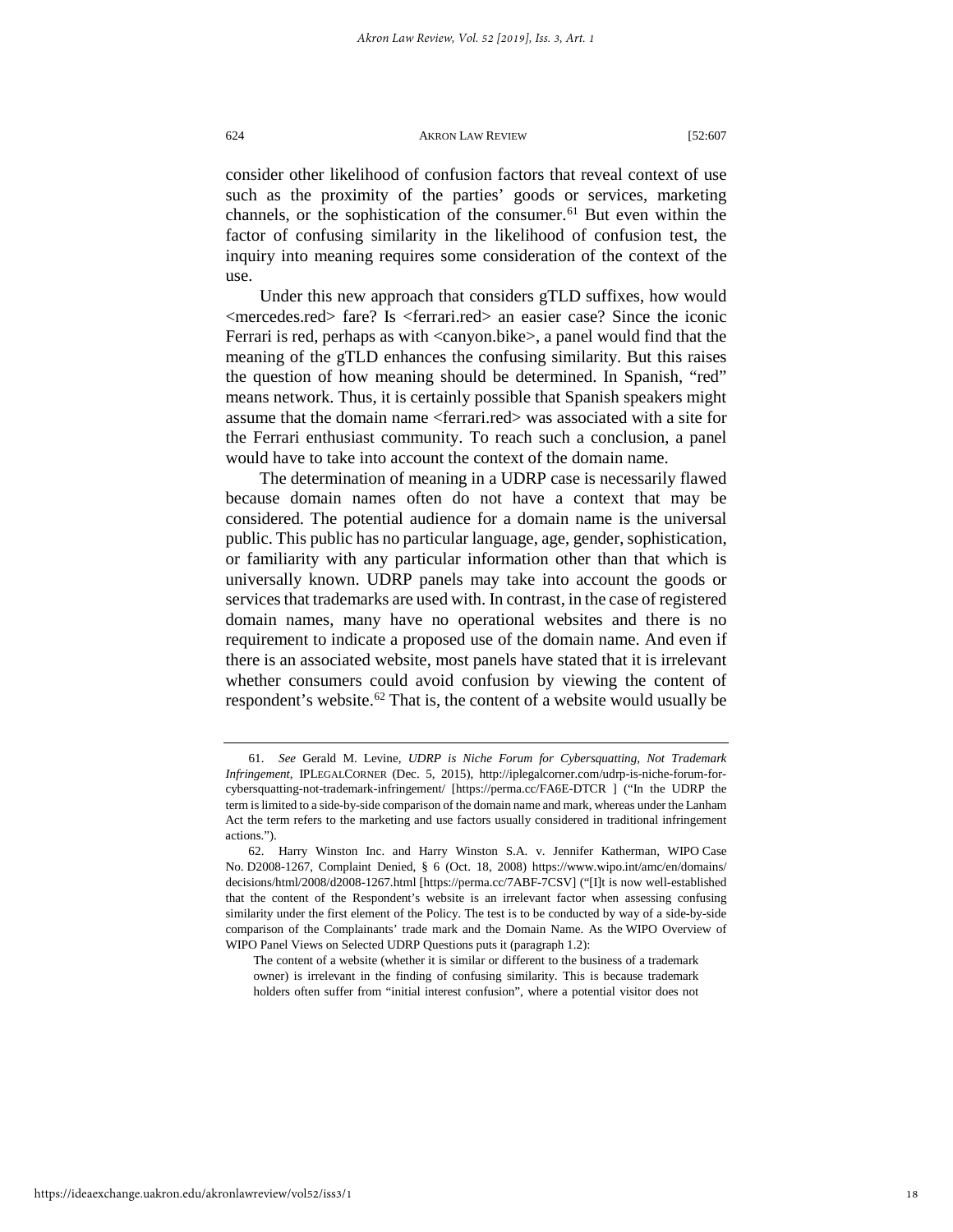disregarded in the threshold assessment of risk of confusing similarity under the first element of the UDRP.<sup>[63](#page-19-0)</sup> This is because the UDRP test simply does not contemplate a comparison of the proximity of the goods and services of the parties.<sup>[64](#page-19-1)</sup> Finally, the UDRP contemplates a quick and streamlined arbitration procedure: there is no discovery or opportunity to develop much of a factual record. For all of these reasons, an investigation into the meaning of a domain name in a UDRP case will never mirror a trademark infringement analysis.

To illustrate this point, consider two words that are visually and audibly dissimilar but are similar in meaning. Although these facts could result in a trademark infringement, they should not result in a UDRP transfer because the mark owner does not fulfill the standing requirement.

Given the inevitable divergence in the analysis of confusing similarity under trademark law and the UDRP, it is unfortunate that the

immediately reach their site after typing in a confusingly similar domain name, and is then exposed to offensive or commercial content. The test for confusing similarity should be a comparison between the trademark and the domain name to determine the likelihood of confusion.

<span id="page-19-0"></span><sup>63.</sup> 5 MCCARTHY, *supra* note 29, § 25A:51 ("It is irrelevant under the ACPA that confusion about a web site's source or sponsorship could be resolved by visiting the web site identified by the accused domain name."); BLAKESLEE, *supra* note 41 ("The fact that confusion about a website's source or sponsorship could be resolved by visiting the website is not relevant to whether the domain name itself is identical or confusingly similar to a plaintiff's trademark."); SoftCom Technology Consulting Inc. v. Olariu Romeo/Orv Fin Group S.L., WIPO Case No. D2008-0792, Judgment for Complainant, § 6 (July 8, 2008) https://www.wipo.int/amc/en/domains/decisions/html/2008/d2008- 0792.html [https://perma.cc/Q44W-SQQ7] (Domain <myhostingfree.com> transferred to complainant. Confusing similarity only examines whether the letter string of the domain name is confusingly similar to the letter string of the trademark, devoid of marketplace factors. Panel explicitly addresses that it does not look at mental reaction of Internet users to the domain name); Harry Winston Inc. and Harry Winston S.A. v. Jennifer Katherman, WIPO Case No. D2008-1267, Complaint Denied, § 7 (Oct. 18, 2008), https://www.wipo.int/amc/en/domains/decisions/html/2008/d2008- 1267.html [https://perma.cc/SE7J-N4Q2] (Although such content may be regarded as highly relevant in the assessment of intent to create confusion under subsequent elements (i.e., rights or legitimate interests and bad faith)).

<span id="page-19-1"></span><sup>64.</sup> 5 MCCARTHY, *supra* note 29 ("Because the ACPA states that liability is 'without regard to the goods or services of the parties,' the analysis is a shortened one compared to the usual likelihood of confusion analysis of the typical trademark dispute, which factors in differences between the goods or services of the disputing parties.") (discussing the test under the ACPA, which in this regard is identical to the UDRP); Pfizer Inc. v. BargainName.com*,* WIPO Case No. D2005-0299, Judgment for Complainant, § 7 (Apr. 28, 2005), https://www.wipo.int/amc/en/domains/decisions/ html/2005/d2005-0299.html [https://perma.cc/UA5B-MJYF], Disney Enterprises, Inc. v. John Zuccarini, Cupcake City and Cupcake Patrol, WIPO Case No. D2001-0489, Judgment for Complainant,  $\S$  7 (June 19, 2001), https://www.wipo.int/amc/en/domains/decisions/html/2001/d2001-0489.html [https://perma.cc/Q8UJ-X2J5]; IKB Deutsche Industriebank AG v. Bob Larkin, WIPO Case No. D2002-0420, Complaint Denied, § 7 (July 23, 2002), https://www.wipo.int/amc/

en/domains/decisions/html/2002/d2002-0420.html [https://perma.cc/X9VH-CXPP].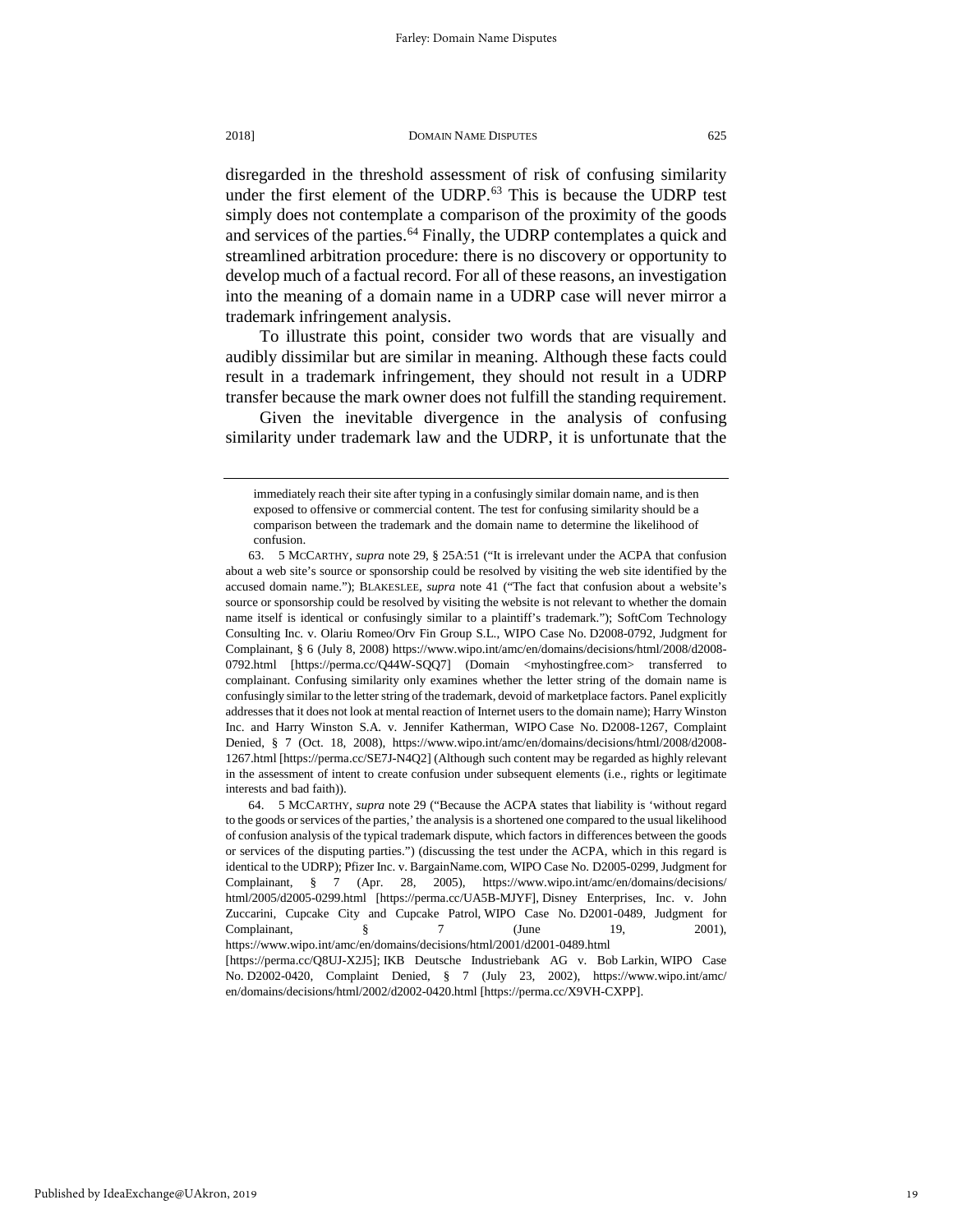phrase "confusing similarity" was used at all in the UDRP. A more accurate description of the level of analysis contemplated in the UDRP would have been better captured by the phrase "substantially similar" from copyright law.[65](#page-20-0)

Based on the rationale supplied by panels as well as the analysis possible within the confines of the UDRP, it seems that the confusing similarity standard seeks to discern not whether the similarity is such that confusion would follow, but simply whether the mark is recognizable within the domain name.<sup>[66](#page-20-1)</sup> This standard is consistent with the rule that even where a registrant adds an entire word or words to the trademark, it may still be confusingly similar. In *Hachette Filipacchi Presse v. Vanilla Limited/Vanilla Inc/Domain Finance Ltd.*, the panel found that 171 of 172 complained of domain names that included one of the complainant's marks, such as ELLE and a generic word, either preceding, following, or surrounding the mark, were confusingly similar.<sup>[67](#page-20-2)</sup> The only domain name that the panel found not to be confusingly similar was <naturelle.com> in which "natur" was added to the trademark ELLE. In that instance, the panel concluded that the mark was not recognizable within the domain name.

A better way of stating the relevant inquiry may be, Does the domain name point to the trademark owner? In the case of either <targetsucks.com> or <target.sucks>, one would have to answer that, yes, the trademark TARGET is still recognizable and the domain names point to the trademark owner. In contrast, in the case of <targetpractice.com> or <target.guns>, the trademark is no longer recognizable even though it is reproduced exactly within the domain name. The domain name no longer points to the trademark owner but instead suggests the generic meaning of "target." The only way to arrive at this conclusion, however, is to evaluate meaning of the entire domain name.

<sup>65.</sup> 1 WILLIAM C. HOLMES, INTELLECTUAL PROPERTY AND ANTITRUST LAW § 4:15 (2018).

<span id="page-20-1"></span><span id="page-20-0"></span><sup>66.</sup> 5 MCCARTHY, *supra* note 29, § 25A:24 (in order to be actionable "the relevant trademark would generally need to be recognizable as such within the domain name. . . .") (quoting WIPO Panel Views on Selected UDRP Decisions, Second Edition).

<span id="page-20-2"></span><sup>67.</sup> Hachette Filipacchi Presse v. Vanilla Limited/Vanilla Inc/Domain Finance Ltd., WIPO Case No. D2005-0587, Denial in Part, § 6-7 (Sep. 30, 2005), https://www.wipo.int/amc/en/domains/decisions/html/2005/d2005-0587.html [https://perma.cc/J8DS-PVTS] (For instance, <ellegarcon.com>, <ellehomme.com>, <ellemonde.com>, <ellemusique.com>, and <ellenoir.com> were each found to be confusingly similar. The panel cancelled all of the domain names except <naturelle.com>. "The majority of the Panel finds that the additions and deductions of generic words to the different marks, do not alter the fact that the domain names are confusingly similar to the marks.").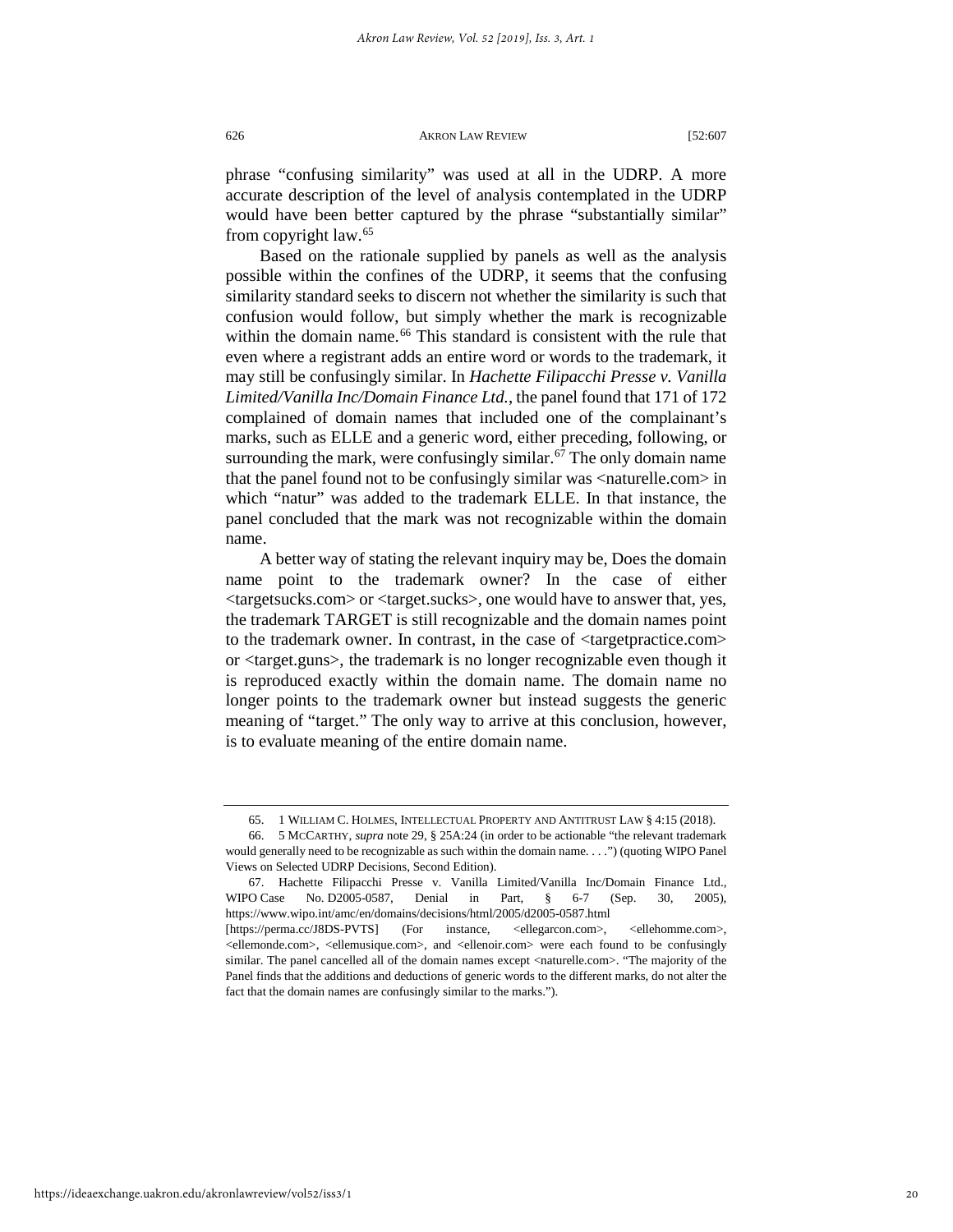Disputes involving trademarks that are generic terms present a challenge in determining confusing similarity. Some panels have held that the whole incorporation of a complainant's mark may be sufficient to establish confusing similarity.[68](#page-21-0) As a result, the domain name <unofficialblackberrystore.com> was found to be confusing similar to BLACKBERRY.<sup>[69](#page-21-1)</sup> At least this domain name points to the trademark owner, even though the domain name effectively communicates, "we are *not* the trademark owner." In other cases where a generic trademark is combined with another generic word, such as BLACKBERRY combined with "shots," for example, the resulting domain name does not appear to reference the trademark owner. Yet such domain names have also been held to be confusingly similar.<sup>[70](#page-21-2)</sup> So  $\leq$ unofficialblackberrystore.com $>$  and <blackberryshots.com> are both found to be confusingly similar to BLACKBERRY. The panel that decided <blackberryshots.com> was confusingly similar to BLACKBERRY also decided that <blackjackberry.com> and <obamaberry.com> were confusingly similar to BLACKBERRY. That panel, however, did find an endpoint to this reasoning. Finding that the complainant's BERRY mark to be "not highly distinctive," it ruled that when combined with a generic word that did not suggest a connection with the complainant, it was not confusingly similar.<sup>[71](#page-21-3)</sup> Thus,  $\langle$ hisberry.com> and curiously  $\langle$ berrynegro.com> were found not to be confusingly similar because these combinations of generic words were not "evocative of the nature of the complainant's business."[72](#page-21-4) It is not clear why this reasoning did not apply in the case of <blackberryshots.com>.

# X. CONFUSING SIMILARITY AND CONFUSION IN LEGAL RIGHTS **OBJECTIONS**

A search of places in which the phrase "confusing similarity" is used by ICANN produces more uncertainty about the intended meaning. The

<span id="page-21-0"></span><sup>68.</sup> Research in Motion Limited v. One Star Global LLC, WIPO Case No. D2009-0227, Judgment for Complainant, § 6 (Apr. 9, 2009),https://www.wipo.int/amc/en/domains/decisions/ html/2009/d2009-0227.html [https://perma.cc/B4P8-HR9P] (Domain name <unofficialblackberrystore.com> transferred to Complainant).

<sup>69.</sup> *Id.*

<span id="page-21-4"></span><span id="page-21-3"></span><span id="page-21-2"></span><span id="page-21-1"></span><sup>70.</sup> *Research in Motion Limited, v. Georges Elias*, WIPO Case No. D2009-0218 Judgment for Complainant, § 6-7 (Apr. 27, 2009), https://www.wipo.int/amc/en/domains/decisions/html/ 2009/d2009-0218.html [https://perma.cc/A4K7-2YWC] (Moreover, using BLACKBERRY in its plural form did not alleviate the confusing similarity so that <blackberriesonblondes.com> was also found to be confusingly similar.).

<sup>71.</sup> *Id.* 72. *Id.*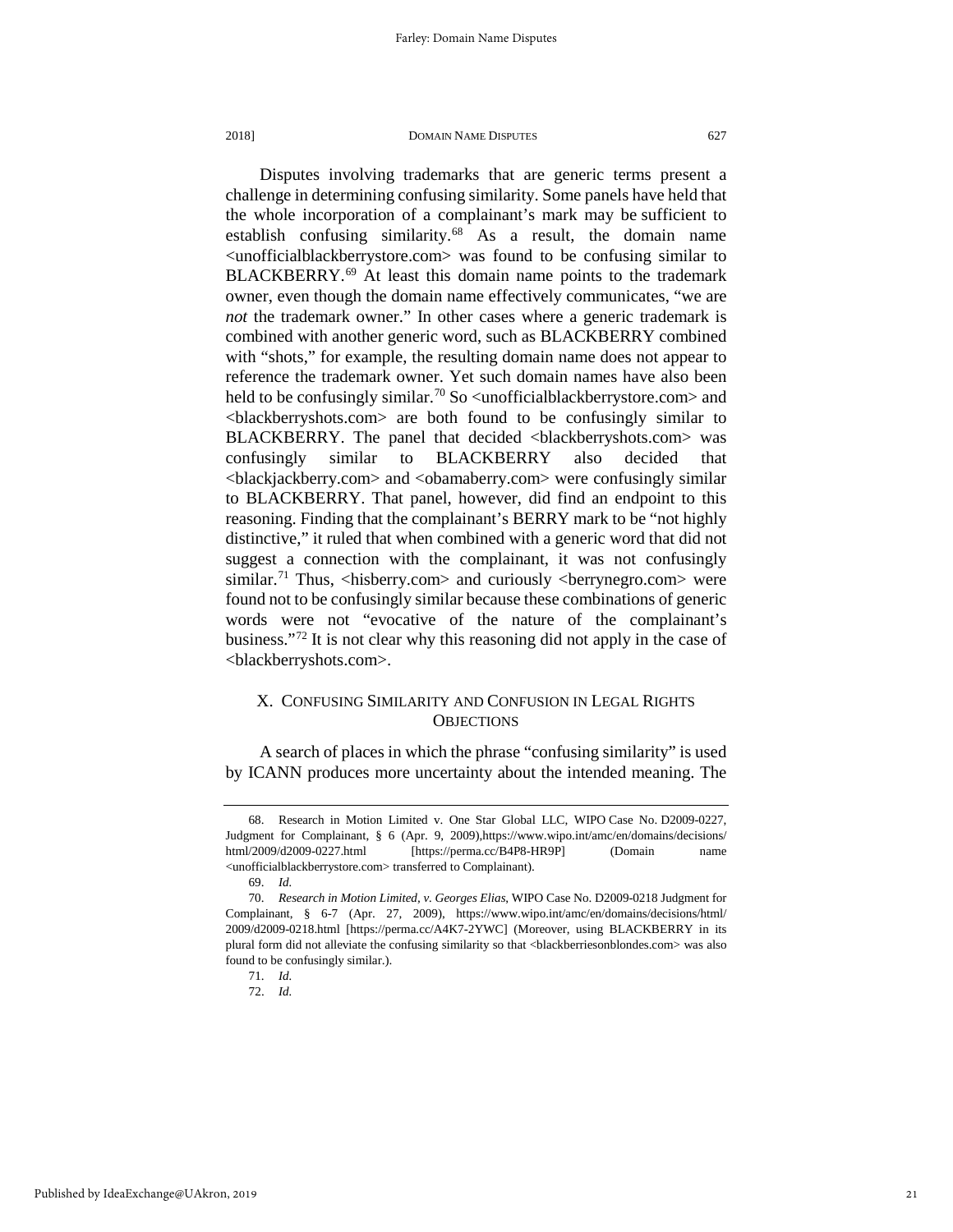Generic Names Supporting Organization (GNSO), a sub-group within ICANN, drafted the policy to implement the New gTLD Program.<sup>[73](#page-22-0)</sup> The policy included a number of recommendations on what the constraints were on what could be applied for as a new gTLD. Among these was a prohibition on strings that are "confusingly similar" either to existing top-level domains or to existing trademarks.<sup>[74](#page-22-1)</sup>

In this context, there is evidence that the GNSO appreciated the doctrinal difference posed by the use of "confusing similarity" in the domain name space:

There are two other key concepts within this recommendation. The first is the issue of "confusingly similar" and the second "likelihood of confusion". There is extensive experience within the Committee with respect to trademark law and the issues found below have been discussed at length, both within the Committee and amongst the Implementation Team.[75](#page-22-2)

According to WIPO, however, the prescribed standard would be met when "the string comprising the potential new gTLD infringes the existing legal rights of others that are recognizable as enforceable under the generally accepted and internationally recognized principles of law."[76](#page-22-3) The approach envisioned by WIPO therefore approximates trademark law's likelihood of confusion.

WIPO announced that in determining legal rights objections, panels would use "generally accepted and internationally recognized principles of law."[77](#page-22-4) This language suggests a high standard of consensus on applicable legal principles. However, the gTLD Applicant Guidebook 3.5.2, states that infringement would be found if an applied for string: "takes unfair advantage of the distinctive character or the reputation of the objector's [mark]"; "unjustifiably impairs the distinctive character . . . of the objector's mark"; or "otherwise creates . . . confusion between the

<span id="page-22-0"></span><sup>73.</sup> *Generic Names Supporting Organisation, Final Report, Introduction of New Generic Top-Level Domains*, ICANN (August 8, 2007), http://gnso.icann.org/en/issues/new-gtlds/pdp-dec05-frparta-08aug07.htm [https://perma.cc/YR4C-FYEN].

<span id="page-22-1"></span><sup>74.</sup> *Id.* (Recommendation 2: "Strings must not be confusingly similar to an existing top-level domain." Recommendation 3: "Strings must not infringe the existing legal rights of others that are recognized or enforceable under generally accepted and internationally recognized principles of law.").

<sup>75.</sup> *Id*. (excerpt taken from Recommendation 2 Discussion).

<span id="page-22-4"></span><span id="page-22-3"></span><span id="page-22-2"></span><sup>76.</sup> GTLD APPLICANT GUIDEBOOK, NEW GTLD DISPUTE RESOLUTION PROCEDURE, P-2–P-3 (2012), https://newgtlds.icann.org/en/applicants/agb/guidebook-full-11jan12-en.pdf [https://perma.cc/XAT3-CDN2].

<sup>77.</sup> *Id.*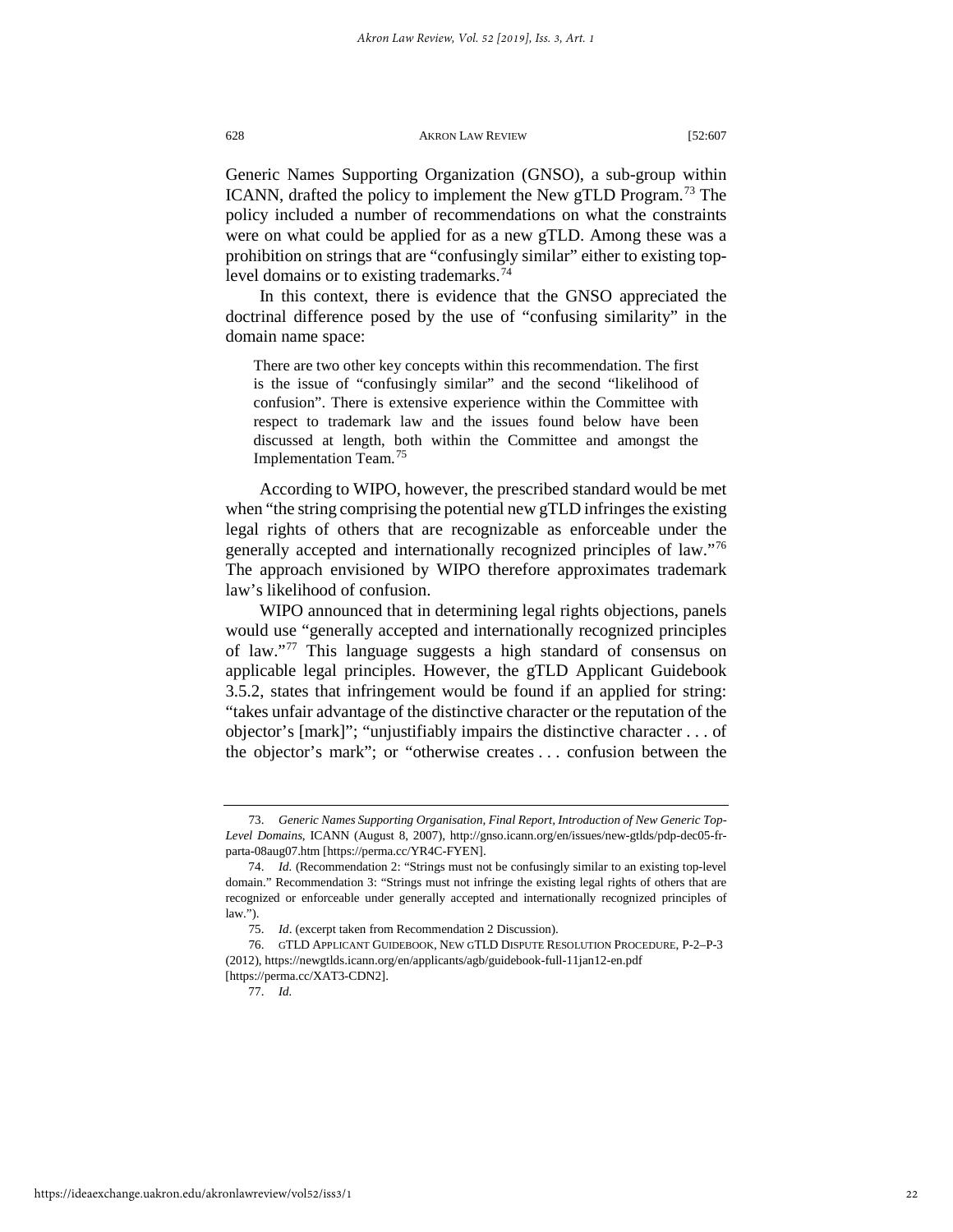applied-for gTLD and the [registered] mark."[78](#page-23-0) This legal standard, however, does not reflect any international treaty provision and is not consistent with U.S. trademark law. To assist the application of this proposed test, the Guidebook offers eight non-exclusive factors to consider. The first factor is "[w]hether the applied-for gTLD is identical or similar, including in appearance, phonetic sound, or meaning, to the objector's existing mark."[79](#page-23-1) And the eighth factor is "[w]hether the applicant's intended use of the gTLD would create a likelihood of confusion with the objector's mark as to the source, sponsorship, affiliation, or endorsement of the gTLD."[80](#page-23-2) These factors make it apparent that the use of the phrase "confusingly similar" as the basis of a legal rights objection is not the equivalent of "confusingly similar" in either the UDRP or the likelihood of confusion test.

Further mystifying what "confusingly similar" means within the legal rights objections procedure is the panel decision in *The DirecTV Group Inc. v. Dish DBS Corp*. In this case, DirecTV, a provider of satellite television in the U.S. operating under the mark  $DIRECTV$ ,<sup>[81](#page-23-3)</sup> filed a legal rights objection to its competitor's application for the gTLD <.direct>. The panel upheld the objection finding that even though the applied-for gTLD was not identical with "directv" because it was missing the "v," it was nevertheless similar enough. Significantly, the panel found that the first factor does not require that the two words being compared be "confusingly similar," just similar. $82$ 

# XI. THE IMPLICATIONS OF A CONFUSINGLY APPLIED DOCTRINE

In sum, first generation UDRP disputes employed the "confusing similarity" doctrine in a manner that is conceptually distinct from trademark law. With the advent of new gTLDs, we have already witnessed a changed understanding of "confusing similarity" within the domain name space in the legal rights-objections procedure. But now with secondgeneration domain name disputes—those involving new gTLDs—

<span id="page-23-0"></span><sup>78.</sup> GTLD APPLICANT GUIDEBOOK, OBJECTION PROCEDURES, 3-18 (2012), https://newgtlds.icann.org/en/applicants/agb/guidebook-full-04jun12-en.pdf [https://perma.cc/PS25- MYCB] (The first prong resembles well-known marks protection under European law, the second prong resembles U.S. dilution law, and the third prong resembles likelihood of confusion).

<sup>79.</sup> *Id.* at 3–19.

<sup>80</sup>*. Id.*

<sup>81.</sup> DIRECTV, Registration No. 85,580,999.

<span id="page-23-4"></span><span id="page-23-3"></span><span id="page-23-2"></span><span id="page-23-1"></span><sup>82.</sup> The DirecTV Group Inc. v. Dish DBS Corp., WIPO Case No. LRO2013-0005, Objection Upheld, 5–6 (July 29, 2013), https://www.wipo.int/export/sites/www/amc/en/domains/lro/docs/ lro2013-0005.pdf [https://perma.cc/3EV8-D5WW].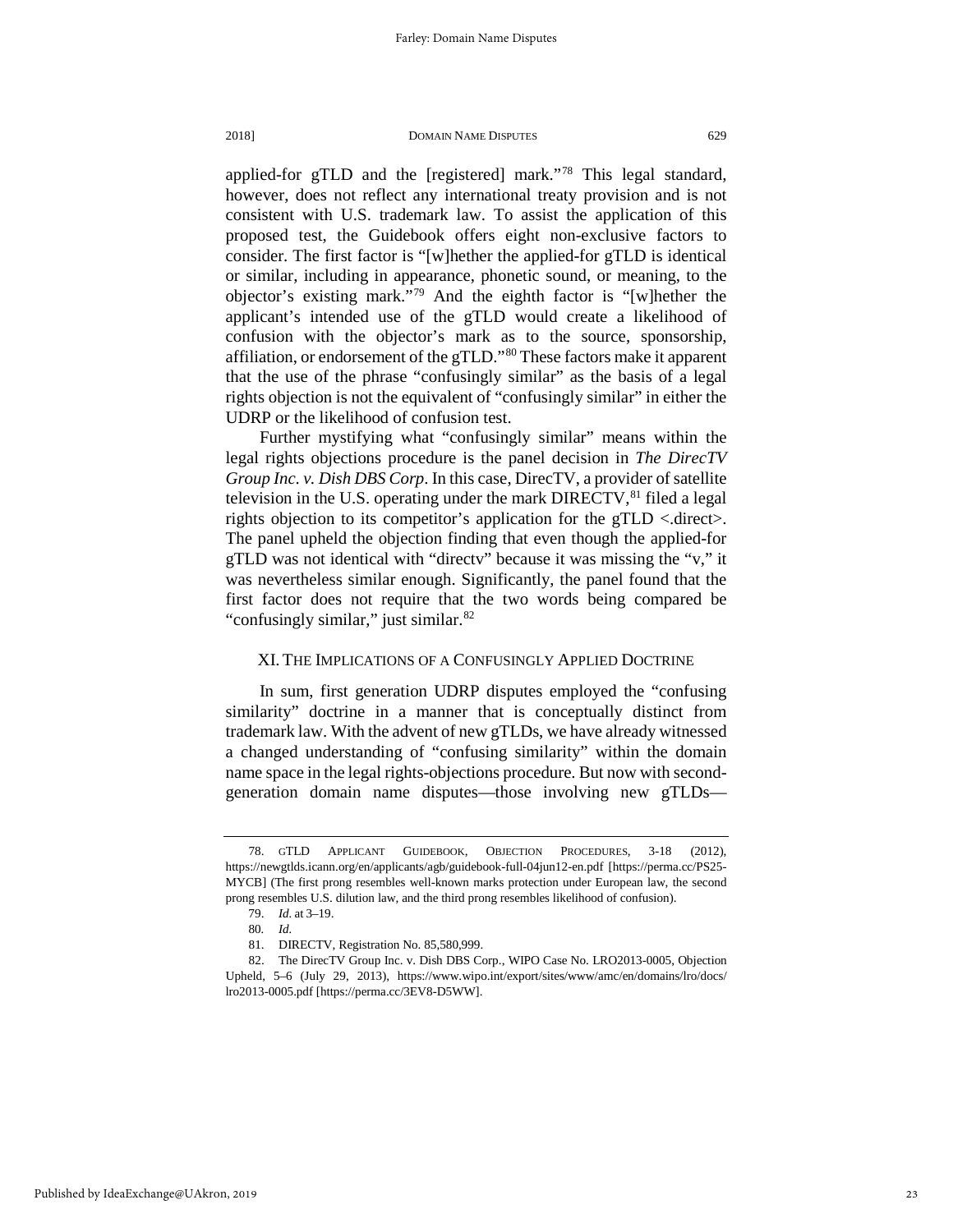evaluation of the confusing similarity prong will inevitably morph because gTLDs now offer more information to include into the analysis.

Although in first generation disputes the general rule was to disregard the gTLD for purposes of assessing similarity, there were certainly exceptions. One such exception is *Tesco Stores Limited v. Mat Feakins*, where the domain name <tes.co> was found to be confusingly similar to TESCO.<sup>[83](#page-24-0)</sup> This conclusion was only possible because the gTLD was considered in the confusing similarity analysis. The looseness of the guidelines about how panels should conduct the comparison has given them wide latitude to create new approaches. Even the reversal on considering the gTLD has not been uniformly applied.

How should a panel judge the similarity of the trademark PORSCHE with the domain  $\langle$  porsche.social $>$  if the panel considers the gTLD suffix in its analysis confusing similarity? How should the panel evaluate that suffix and its effect on similarity? This was the issue in a URS appeal.<sup>[84](#page-24-1)</sup> Certainly, <.social> does not enhance similarity because there is no obvious connection between the meaning of "social" and the mark owner. At this point in time, the gTLD <.social> has not developed any particular meaning. It is possible, however, that < social> could become known as a gTLD where internet users found information about shared interests.

In this dispute, the registrant argued that it planned to use the domain name as a free community or fan site for Porsche car enthusiasts.<sup>[85](#page-24-2)</sup> It also stated an intent to disclaim "on every webpage" any affiliation with or authorization by the Porsche brand.<sup>[86](#page-24-3)</sup> The URS Examiner held this was fair use, finding that "[t]he use of '.social' in the domain name, and the screenshot from Respondent's website are evidence of that intent."<sup>[87](#page-24-4)</sup> On appeal, however, the panel reversed stating that the gTLD is "generally

<span id="page-24-0"></span><sup>83.</sup> Tesco Stores Limited v. Mat Feakins, WIPO Case No. DCO2013-0017, Judgment for Complainant, § 7 (Oct. 4, 2013), https://www.wipo.int/amc/en/domains/decisions/text/ 2013/dco2013-0017.html [https://perma.cc/HJF4-WZTJ] ("There is no rule either within the Policy or that might affect its application, that precludes panels from taking into account TLDs. It is the case that most panels do not, because most of the analysis that takes place is at the second level. And that is because, simply, the TLD, being generic in nature, does not usually form part of the trademark to which a domain name is being compared. But that does not establish any kind of rule that precludes TLDs being taken into account.").

<span id="page-24-1"></span><sup>84.</sup> Dr. Ing. h.c. F. Porsche AG v. Interactiv Corporation, Claim No. FA1407001571774 (Sep. 10, 2014) (Nat'l Arbitration Forum), http://www.adrforum.com/domaindecisions/1571774A.htm [https://perma.cc/9ZN3-EJ5B] (appeal from August 18, 2014 determination).

<span id="page-24-4"></span><span id="page-24-3"></span><span id="page-24-2"></span><sup>85.</sup> Dr. Ing. h.c. F. Porsche AG v. Interactiv Corporation, Claim No. FA1407001571774 (Aug. 18, 2014) (Nat'l Arbitration Forum), http://www.adrforum.com/domaindecisions/1571774F.htm [https://perma.cc/CZ9J-QGGM] (final determination).

<sup>86.</sup> *Id*. 87. Id.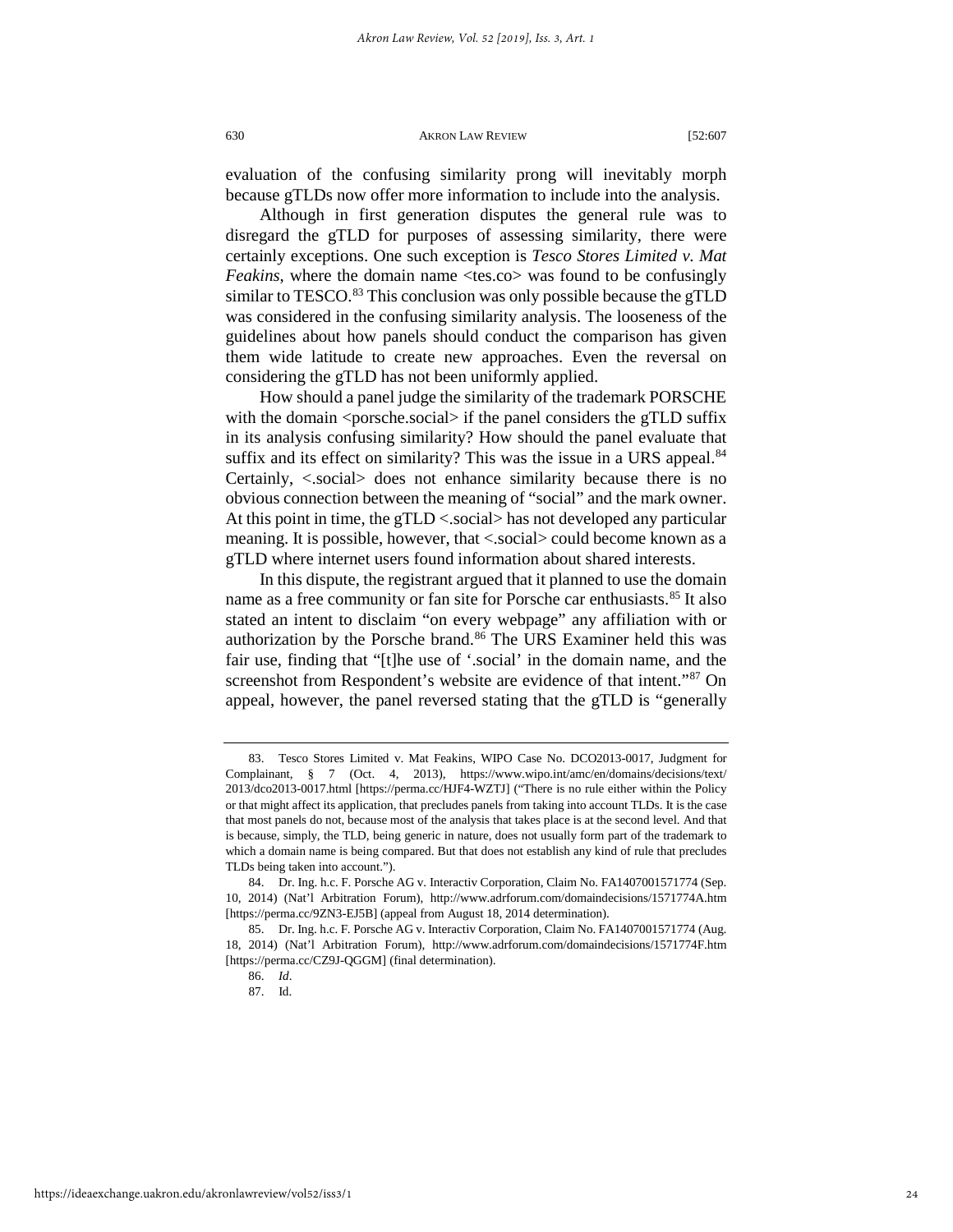irrelevant when assessing whether or not a mark is identical or confusingly similar."[88](#page-25-0) In any event, the panel concluded that the <.social> gTLD "does nothing to distinguish the disputed domain name from the Complainant's trademark."[89](#page-25-1)

Another <.social> domain dispute was resolved similarly. Audi, Lamborghini, Skoda, and Volkswagen brought a consolidated complaint over domain name registrations that comprised their trademarks in the  $\langle$  social> gTLD.<sup>[90](#page-25-2)</sup> There the panel explicitly acknowledged:

UDRP panels have been consistent in their interpretation of the impact of the TLD for purposes of the first element of the Policy. . . . [T]he TLD is usually disregarded. . . . Some UDRP panels have considered whether the new TLDs may impact the typical UDRP assessment in terms of Internet user confusion. With regard to the first issue raised by the Respondent which asserts that a ".social" domain name is "unique" simply by virtue of that TLD, the Panel notes that the threshold test under the UDRP is not a matter of the specific status or degree of popular recognition of the TLD as such.... In any event, for purposes of assessing identity/confusing similarity under the Policy, the Panel in this case views no reason to treat the present TLD differently than any other TLD, such as ".com", ".net" or ".org."<sup>[91](#page-25-3)</sup>

As a result of adopting the approach that the addition of the new gTLD was irrelevant in assessing confusing similarity, the panel found that the domain name and the mark were identical.

A third panel in a <.social> dispute reached the same result. In a dispute between Australian telecom giant, Telstra and the registrant of <telstra.social>, the panel stated that a "TLD suffix generally has no capacity to distinguish a domain name from a trademark for the purposes of a comparison under the Policy."[92](#page-25-4) Remarkably, the panel cited two <.com> disputes to support this proposition.

<span id="page-25-0"></span><sup>88.</sup> Dr. Ing. h.c. F. Porsche AG v. Interactiv Corporation, Claim No. FA1407001571774 (Sep. 10, 2014) (Nat'l Arbitration Forum), http://www.adrforum.com/domaindecisions/1571774A.htm [https://perma.cc/9ZN3-EJ5B] (appeal from final determination).

<sup>89.</sup> *Id.*

<span id="page-25-2"></span><span id="page-25-1"></span><sup>90.</sup> Audi AG, Automobili Lamborghini Holding S.p.A., Skoda Auto a.s., Volkswagen AG v. JUS TIN Pty Ltd., WIPO Case No. D2015-0827, Judgment for Complainants, § 3 (July 9, 2015), https://www.wipo.int/amc/en/domains/search/text.jsp?case=D2015-0827 [https://perma.cc/UY3P-KH7R].

<sup>91.</sup> *Id.*

<span id="page-25-4"></span><span id="page-25-3"></span><sup>92.</sup> Telstra Corporation Limited v. Omrite Pty Ltd., WIPO Case No. D2016-2021, Judgment for Complainant, § 3 (Dec. 6, 2016), https://www.wipo.int/amc/en/domains/search/ text.jsp?case=D2016-2021 [https://perma.cc/WWZ3-LASB].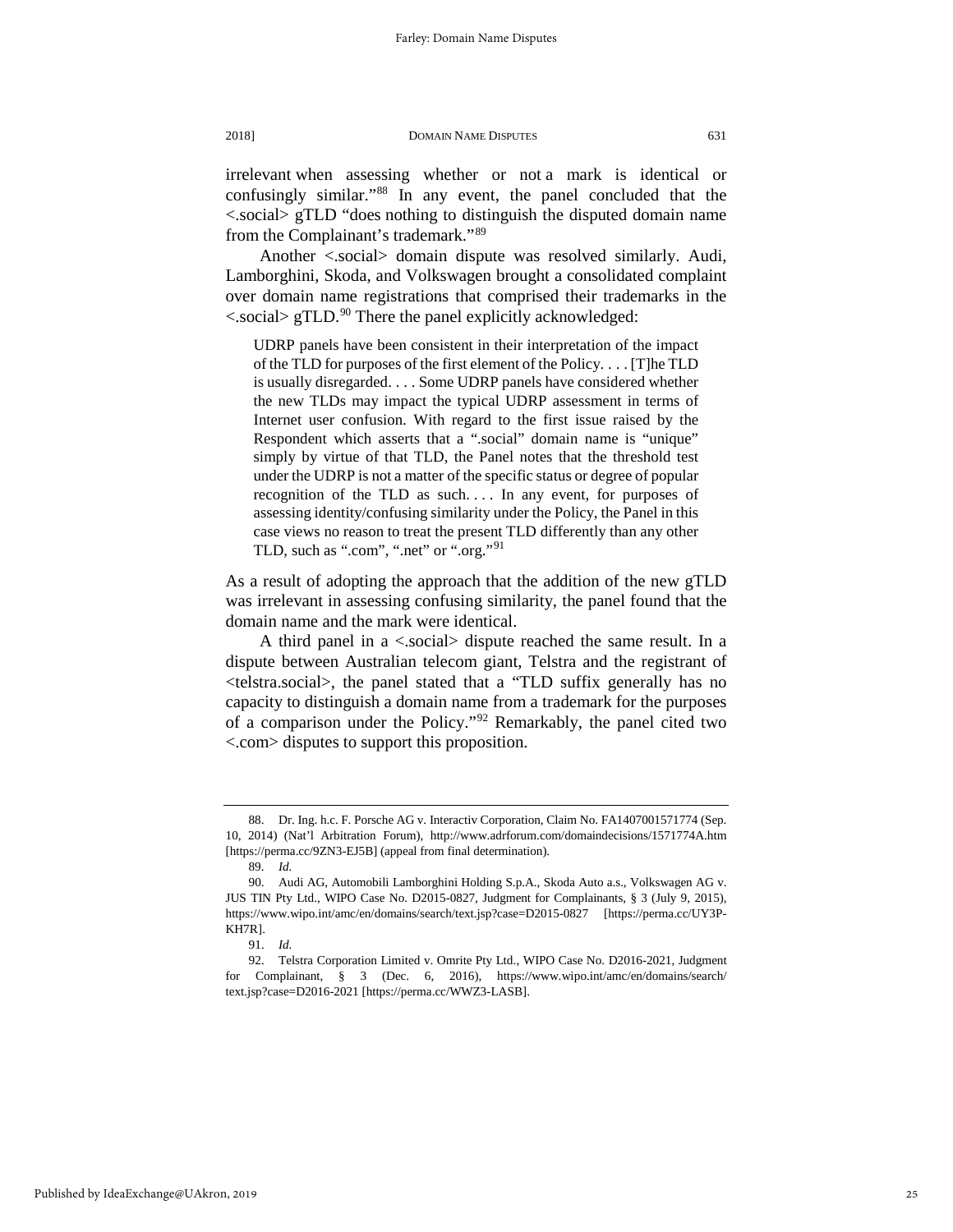A fourth panel cited the *Audi, Lamborghini, Skoda, and Volkswagen*  panel for the principle that the gTLD suffix generally should not be taken into account or influence the confusing similarity analysis since it exists for technical reasons.  $93$  As a result, the panel found the domain name <marriott.social> to be identical to the claimant's trademark MARRIOTT.<sup>[94](#page-26-1)</sup>

These panels have overstated the applicable principle. It is no longer the case that gTLDs are irrelevant to a confusing similarity assessment because we have already seen that where they form part of the mark or where relate to the mark owner's business they are highly relevant. Rather these panels should have confined their propositions only to the case at hand and opined only on the relevancy of <.social> *at this time*. At a minimum, domain name registrants in the new gTLDs face a serious lack of predictability in UDRP outcomes.

Consider the application of the existing rules with regard to various hypothetical domain names including the word "amazon." The domain name <amazon.books> would likely be found to be confusingly similar to the mark AMAZON for the same reason that <canyon.bike> was found confusingly similar to CANYON. But what should be the result for <amazon.forest>? Under two lines of precedent-like principles, it would also be found to be confusingly similar to AMAZON. Either the gTLD should be disregarded in the analysis of confusing similarity and the domain would thus be confusingly similar, or the addition of generic terms would be held not to distract from the similarity with the mark. There now exists either an exception to the rule of disregarding the gTLD, or indeed, a new rule that the gTLD should not be disregarded. In any event, the question as to how to deal with the meaning of the gTLD is pressing. It is nonsensical, let alone unjust, to employ a double standard. If the meaning of the extra words should be evaluated when they possibly enhance similarity, they should also be evaluated when they diminish similarity. Even if equitably applied, the problem with this rule, however, is that it is difficult to apply in the absence of context.

94. *Id*.

<span id="page-26-1"></span><span id="page-26-0"></span><sup>93.</sup> Marriott International, Inc. y Marriott Worldwide Corporation c. Miguel Sanchez Barco, WIPO Case No. D2018-0983, Judgment for Complainant, § 6-7 (July 23, 2018) https://www.wipo.int/amc/en/domains/decisions/text/2018/d2018-0983.html [https://perma.cc/AB63-APU4].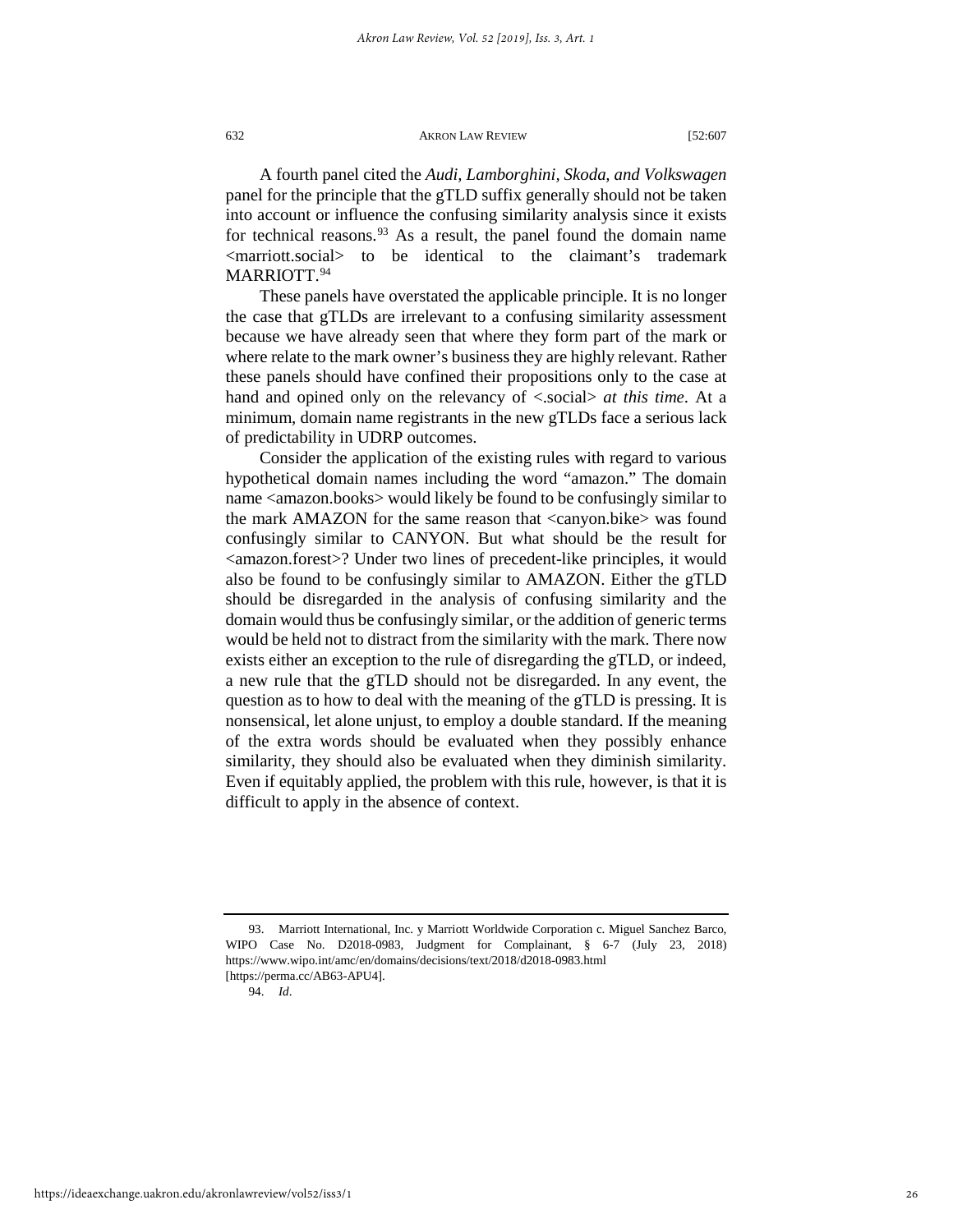# XII.CONFUSING SIMILARITY AS A STANDING REQUIREMENT

The confusing similarity prong of the UDRP test should function as a standing requirement, as it was originally intended. But it should be an exacting standing requirement; one that actually does work. If the standing requirement was applied rigorously, cases could be resolved at this point. As a result, less would ride on the bad faith prong of the test.

As a standing requirement, confusing similarity should test whether the complainant has a sufficient connection to the harm to proceed. In <canyon.bike>, the similarity is such that Canyon has a sufficient connection to the alleged harm. If Canyon complained about <canyon.hike> however, the <.hike> gTLD suffix should not be disregarded. In these cases, Canyon should be found to be too distanced from any possible harm.

In domain name policy, confusing similarity was meant to be a standing requirement. The WIPO Overview of WIPO Panel Views on Selected UDRP Questions states simply: "The first element of the UDRP serves essentially as a standing requirement."<sup>[95](#page-27-0)</sup> The essential purpose of a standing requirement is to ensure that the complainant is sufficiently connected to the alleged harm.<sup>[96](#page-27-1)</sup> The WIPO Overview 2.0 articulates this connection as recognizability: "In order to satisfy this test, the relevant trademark would generally need to be recognizable as such within the domain name, with the addition of common, dictionary, descriptive, or negative terms . . . typically being regarded as insufficient to prevent threshold Internet user confusion."[97](#page-27-2)

For a trademark to be "recognizable as such" it should not just be visible as a string of letters, as ELLE is in <naturelle.com>, but it should be recognizable as a reference to that trademark.

Now that the large majority of gTLDs are generic there will be more strain on the fair use defense in UDRP disputes. In these cases, the complainant must shoulder its burden on the first element since these disputes will likely be decided before many of the facts that could support a fair use argument can be known, such as what type of information will appear on the website and what consumers will make of it.

<sup>95.</sup> *See* WIPO Overview 2.0, *supra* note 4.

<span id="page-27-2"></span><span id="page-27-1"></span><span id="page-27-0"></span><sup>96.</sup> *See* Lujan v. Defenders of Wildlife, 504 U.S. 555, 560 ("[T]here must be a causal connection between the injury and the conduct complained of. . . ."); *see also* Doug Isenberg, *Confusing Similarity is Only a 'Standing Requirement' Under the UDRP*, GIGALAW (Nov. 1, 2017), https://giga.law/blog/2017/11/01/confusing-similarity-is-only-a-standing-requirement-under-theudrp [https://perma.cc/BJJ6-2258] (explaining that standing means "a person . . . is qualified to assert a legal right").

<sup>97.</sup> WIPO Overview 2.0, *supra* note 4.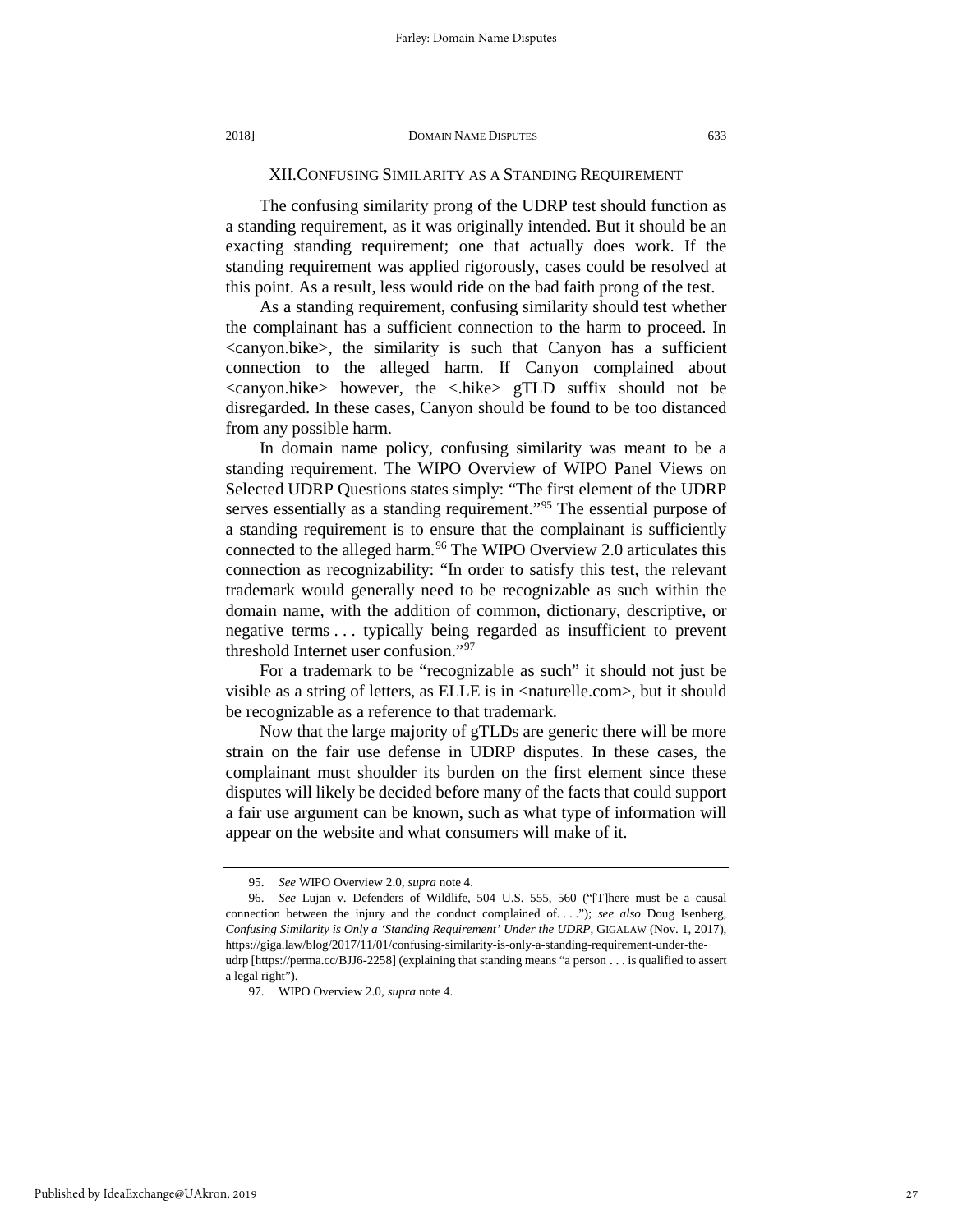At this point, the predictions about how the public will view these new gTLDs are mixed. How will <.coupons>, owned by Donuts, or <.lol>, owned by Google, be used by domain name registrants and how will they be experienced by internet users? According to one commentator,

In the domain name system: new domain name extensions now have a simple and highly descriptive function. When you read a domain name: not only you read [sic] a name but you also receive the information of the community it belongs to: the equivalent of the Trademark classification. In two words separated by a 'dot', you receive a complete information. The right domain name has more value than a Trademark in the short  $\dots$  and long term.<sup>[98](#page-28-0)</sup>

Many new gTLDs may be used to describe the core business offered under a mark in the second-level domain (e.g. <canyon.bike>). In these cases, the new gTLD actually reinforces the trademark and confusing similarity. Some new gTLDs, however, are less specific and do not necessarily describe a product or service, but instead suggest a particular use—for example: <.club>, <.buzz>, <.parts>, <.wtf>, <.email>, <.social>, etc. The weight given to the words in these new gTLDs, when combined with a third-party trademark may end up depending on the context of their use. Should this occur, the confusing similarity test will veer into a more contextual analysis.

These possible new meanings associated with new gTLDs play a role in how domain disputes should be decided. Recall that <.com> was originally intended for commercial sites. By the time the rule had developed to disregard gTLD suffixes, however, <.com> no longer retained that original meaning. Instead, by that time, <.com> meant nothing. It may be that some or even all of the new gTLDs will develop specialized meanings such that internet users will make assumptions about a domain name based on the gTLD it is in.

# XIII.CONCLUSION

The stated objective of the New gTLD Program was to enhance competition and consumer choice and enable the benefits of innovation via the introduction of new gTLDs.<sup>[99](#page-28-1)</sup> That objective would imply that new

<span id="page-28-1"></span><span id="page-28-0"></span><sup>98.</sup> Jean Guillon, *Forget Search Engines*, LINKEDIN (Mar. 5, 2015), <https://www.linkedin.com/pulse/forget-search-engines-jean-guillon> [https://perma.cc/4E4N-STPE]. 99. *About the Program*, ICANN, http://newgtlds.icann.org/en/about/program [https://perma.cc/2LPF-H2KY].